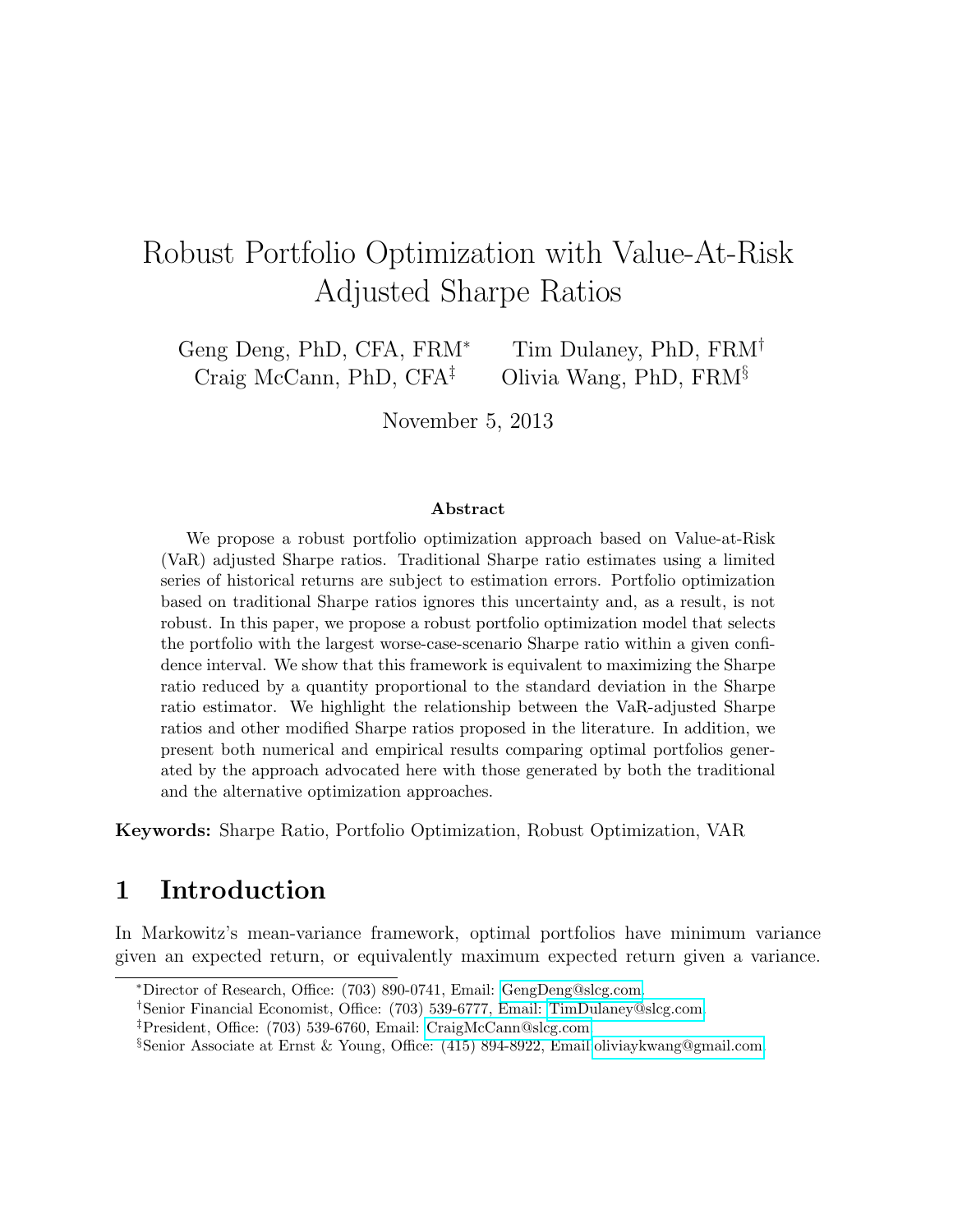With the ability to borrow and lend at the risk-free rate, the separation property [\(Bodie](#page-20-0) [et al., 2010\)](#page-20-0) states that the optimal mean-variance portfolio of risky assets is the portfolio with the highest Sharpe ratio, defined as the ratio of the expected excess return to the standard deviation of excess returns. This ratio measures the excess return a portfolio is expected to gain for each unit of risk (or volatility) associated with this excess return.

Practitioners observe a set of excess returns and compute the Sharpe ratio by dividing the sample mean by the sample standard deviation. This procedure is subject to estimation errors including data limitations, negative skewness and positive excess kurtosis of returns. In addition, the ex-post Sharpe ratio implicitly assumes that the returns of the asset under consideration are independent and identically distributed (i.i.d) normal random variables. However, these assumptions are violated by real world financial data. For example, hedge fund return distributions are often negatively skewed and exhibit positive excess kurtosis. Furthermore, the presence of measurable and statistically significant serial autocorrelations indicates that the returns are not independent and heteroskedasticity provides evidence against the identicality of serial returns. The Sharp ratio estimation errors lead to potentially misleading results when the traditional Sharpe ratio is used to determine the optimal portfolio. These observations call into question the appropriateness of using the Sharpe ratio in portfolio allocation decisions.

This paper proposes a robust optimal portfolio allocation approach using a modified version of the traditional Sharpe ratio that we refer to as the "Value-at-Risk (VaR) adjusted Sharpe ratio" (VaRSR). The VaRSR explicitly takes into account the uncertainty involved in estimating the Sharpe ratio, and takes a more conservative view than the traditional Sharpe ratio by including the effects of higher order moments of the return distribution. The approach is specially adapted to assets with non-normal return distributions and limited data. We show that the portfolio allocation approach naturally fits into a max-min robust optimization framework and, as a result, is more reliable than traditional portfolio optimization using Sharpe ratios.

Value-at-Risk (VaR) is widely used in risk management. When applied to a return distribution, VaR estimates the maximum loss on an investment with a prescribed confidence level. In this paper, we apply VaR to the Sharpe ratio by examining the lowest Sharpe ratio consistent with the data in the observation period for a given confidence level. In other words, we use the lower bound of an estimated confidence interval for a Sharpe ratio, instead of the estimated Sharpe ratio itself. By doing so, we limit the probability that the underlying Sharpe ratio estimated using the historical returns is substantially smaller than the measured Sharpe ratio. Intuitively this means portfolio managers should choose portfolios with relatively large estimated Sharpe ratios with a penalty for the uncertainty in such estimated ratios.

Our VaRSR measure contrasts with another alternative to the Sharpe ratio, the "prob-abilistic Sharpe ratio" (PSR), proposed by Bailey and López de Prado [\(2011\)](#page-20-1). Using an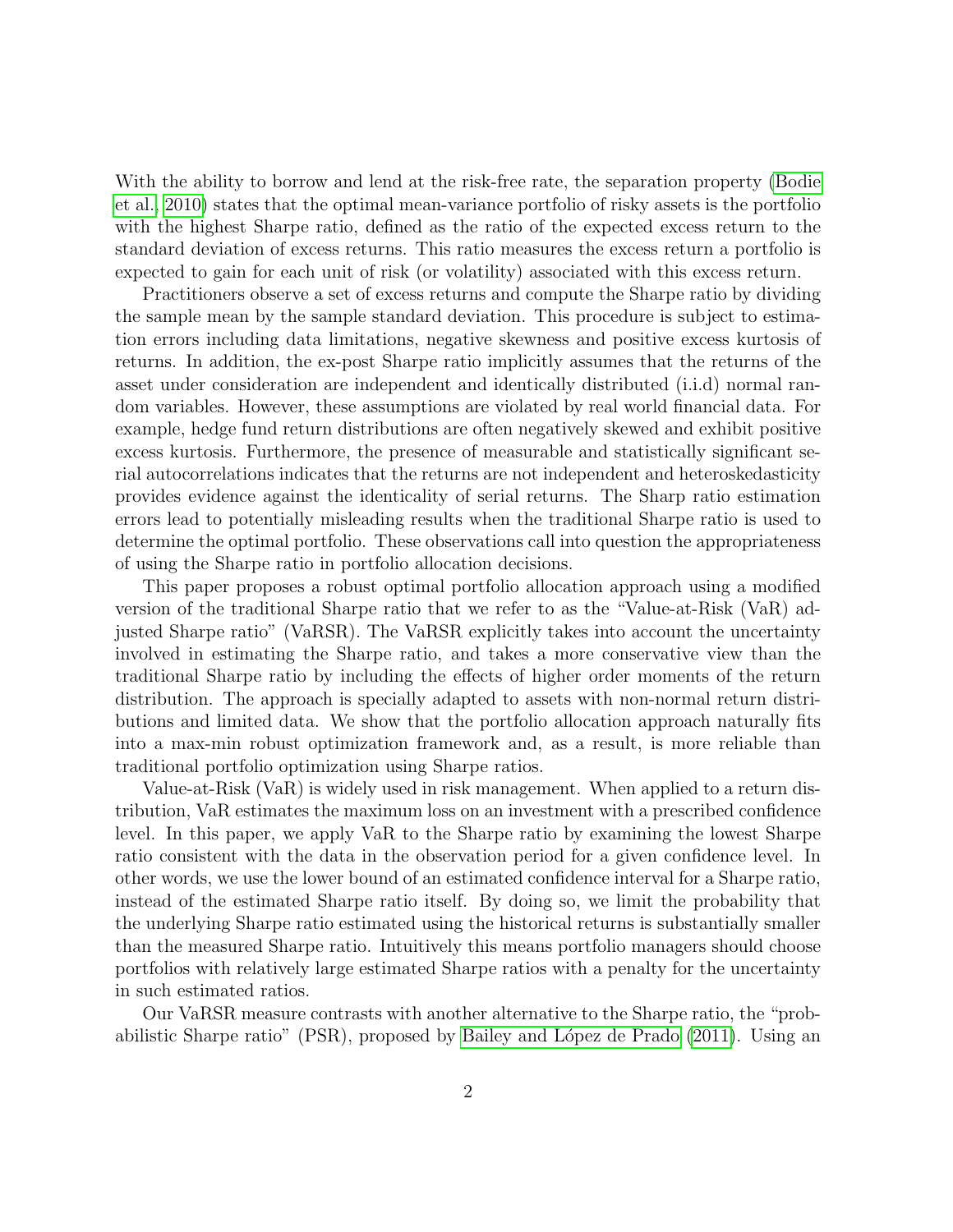estimated distribution of the Sharpe ratio, the PSR computes the probability that a Sharpe ratio estimate exceeds a prescribed threshold. Bailey and López de Prado [\(2011\)](#page-20-1) also introduce the concept of a "Sharpe ratio efficient frontier" which contains combinations of the estimated Sharpe ratio and the standard error of the Sharpe ratio estimate. This is analogous to the traditional efficient frontier which relates the expected excess return to the standard deviation of excess returns. Later we will show that solutions to the traditional Sharpe ratio optimization model, our VaRSR model and the PSR model are all located on the Sharpe ratio efficient frontier. The traditional portfolio optimization approach and the PSR approach are special cases of the more general approach presented here.

We test the effectiveness of our VaRSR approach with a numerical example involving a simple three-asset portfolio and simulated returns. We perform the test on a portfolio consisting of allocations to ten Dow Jones Credit Suisse Hedge Fund Indexes to show the benefits investors could realize by implementing our approach. In particular, we provide evidence that this strategy is effective in mitigating market volatility and volatility of the Sharpe ratio estimator without sacrificing realized returns. In each example, we compare our computed robust portfolio with the traditional and alternative robust Sharpe ratio portfolios.

The sections of the paper are arranged as follows. We begin with a review of the relevant literature in Section [2.](#page-2-0) In Section [3,](#page-3-0) we then include a discussion of the statistical properties that Sharpe ratio estimators inherit from the underlying return distribution. This section provides the distribution formulas for the Sharpe ratio estimates and provides a theoretical foundation for the VaRSR measure. In Section [4,](#page-5-0) we give a detailed introduction of our new measure and compare the measure to alternative approaches present in the literature. Section [5](#page-11-0) discusses the details of our tests including simulations and the hedge fund portfolio. The final section is reserved for our conclusions.

### <span id="page-2-0"></span>2 Existing Literature

This paper stands at the intersection of two strands of literature. On the one hand, it is closely related to the discussion of non-normal return distributions and of data limitations in Sharpe ratio measurements. On the other hand, it naturally fits into the robust optimization framework.

[Hodges](#page-20-2) [\(1998\)](#page-20-2) and [Zakamouline and Koekebakker](#page-21-0) [\(2009\)](#page-21-0) define a "Generalized Sharpe Ratio" that takes into account the skewness (third moment) and kurtosis (fourth moment) of the observed historical return distribution. [Lo](#page-20-3) [\(2002\)](#page-20-3) derives the statistical behavior of observed Sharpe ratios under the assumption that returns are normally distributed. [Mertens](#page-20-4) [\(2002\)](#page-20-4) extends Lo's result by relaxing the normality assumption. [Christie](#page-20-5) [\(2005\)](#page-20-5)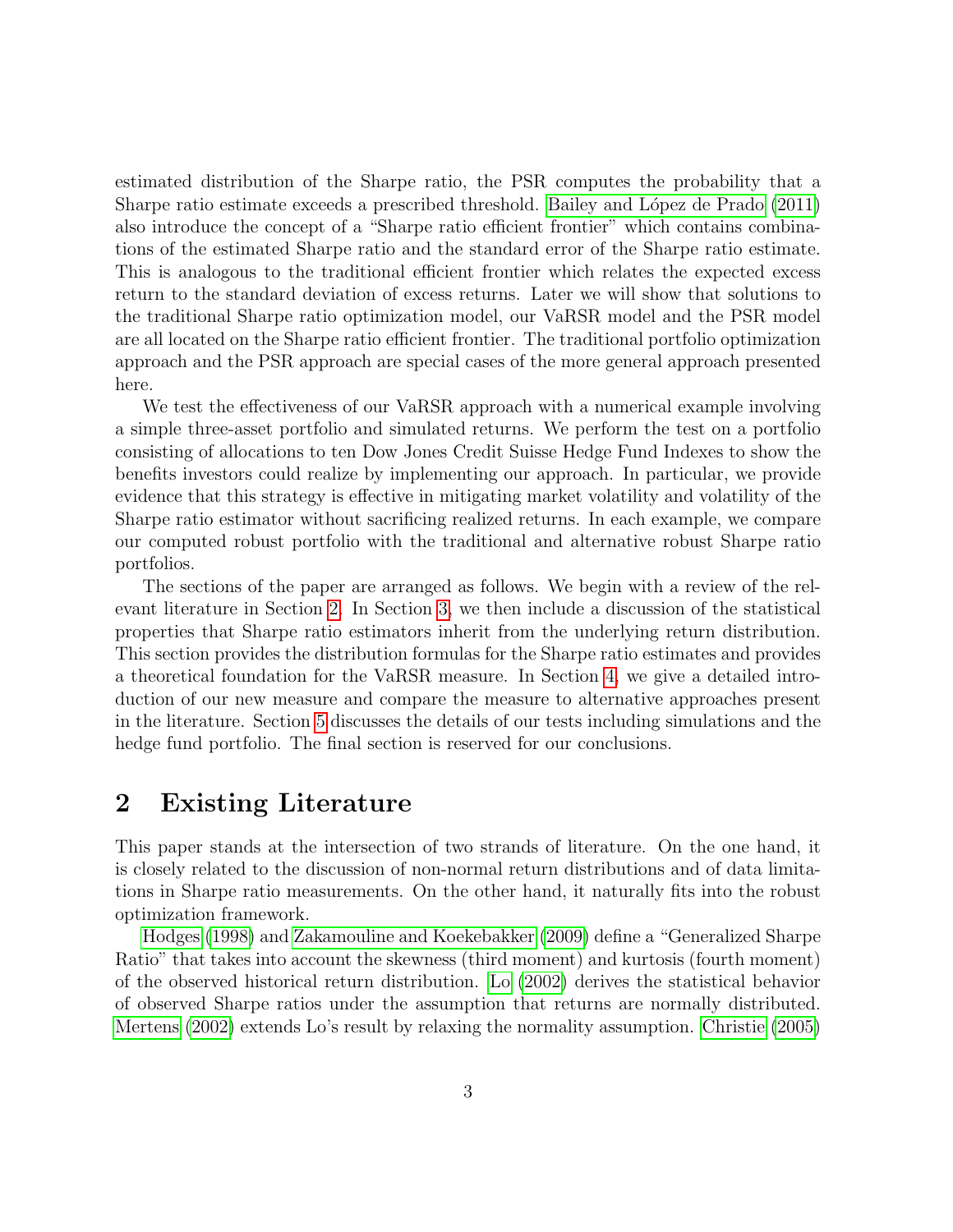and [Opdyke](#page-21-1) [\(2007\)](#page-21-1) further relax the assumption of i.i.d. returns to include stationary and ergodic returns. Christie and Opdyke have shown that the Sharpe ratio estimator is asymptotically normally distributed even when the underlying returns are serially correlated or have time-varying conditional volatilities. These results make the construction of a VaRSR straightforward.

The portfolio selection problem using the VaRSR also presents an example of a robust portfolio optimization problem. Robust portfolio optimization incorporates the certainty with which the moments of the underlying return distribution are estimated from historical returns. [Goldfarb and Iyengar](#page-20-6) [\(2003\)](#page-20-6) define the concept of "uncertainty structures" for the estimates of expected returns and variances and show how to efficiently compute robust portfolio allocations with a desired level of confidence. Maximizing the worst-case Sharpe ratio is one of the robust portfolio optimization models presented in [Goldfarb](#page-20-6) [and Iyengar](#page-20-6) [\(2003\)](#page-20-6). Tütüncü and Koenig [\(2004\)](#page-21-2) generalize this approach and advocate the conservative portfolio selection program that maximizes the portfolios' returns in the worst-case scenario. These authors typically model the uncertainty sets of input parameters in return construction or use separate uncertainty sets for the distribution of mean and variance estimators, while our approach uses the uncertainty set of Sharpe ratio estimators directly. Our approach is motivated by the observation that Sharpe ratio estimators are approximately normally distributed even when asset returns are not. In addition, modeling the Sharpe ratio directly allows us to incorporate skewness and kurtosis information and avoids several key assumptions about the underlying return distribution.

More recently, [Zymler et al.](#page-21-3) [\(2011\)](#page-21-3) add a portfolio insurance guarantee to optimal portfolios using derivatives to the standard robust portfolio optimization framework as a hedge against catastrophic market events. Instead of using a worst-case scenario approach, [DeMiguel and Nogales](#page-20-7) [\(2009\)](#page-20-7) use robust estimators, M-estimator and S-estimator, and show their out-of-sample properties. For a recent survey of the contributions of the field of operations research to robust portfolio selection, see [Fabozzi et al.](#page-20-8) [\(2010\)](#page-20-8). [Bertsimas](#page-20-9) [et al.](#page-20-9) [\(2011\)](#page-20-9) provide a broad overview of the robust optimization literature, while [Ben-Tal](#page-20-10) [and Nemirovski](#page-20-10) [\(2007\)](#page-20-10) summarize the status of robust convex optimization in particular.

### <span id="page-3-0"></span>3 Statistical Properties of Sharpe Ratio Estimators

In this section, we lay out the groundwork for the construction of the VaRSR. We follow [Lo](#page-20-3) [\(2002\)](#page-20-3) and [Mertens](#page-20-4) [\(2002\)](#page-20-4) in modeling the distribution of the Sharpe ratio, which is necessary to derive the VaRSR. The Sharpe ratio  $(SR)$  of a return distribution is conventionally defined as the ratio of the expected excess return over the risk-free rate  $(\mu)$  to the standard deviation of the excess returns  $(\sigma)$ :

$$
SR = \frac{\mu}{\sigma}.\tag{1}
$$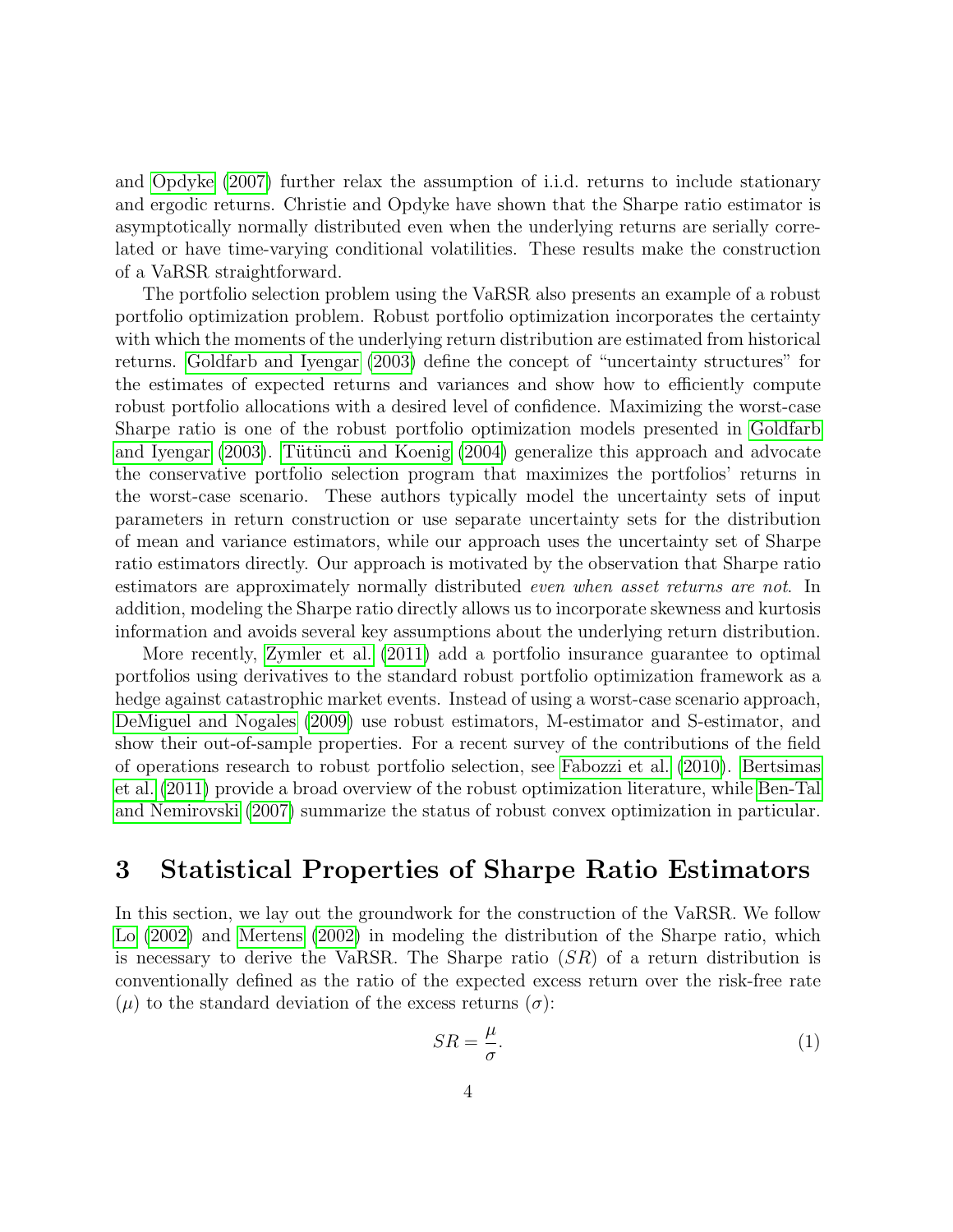Generally speaking,  $\mu$  and  $\sigma$  are unobservable and have to be estimated from historical data. Given a sample of historical returns  $\{R_1, R_2, \ldots, R_n\}$  and risk-free rates  ${R_{f1}, R_{f2}, \ldots, R_{fn}}$ , the estimated Sharpe ratio is

$$
\widehat{SR} = \frac{\widehat{\mu}}{\widehat{\sigma}} \tag{2}
$$

where

$$
\hat{\mu} = \frac{1}{n} \sum_{i=1}^{n} (R_i - R_{fi}) \quad \text{and} \quad \hat{\sigma}^2 = \frac{1}{n-1} \sum_{i=1}^{n} (R_i - R_{fi} - \hat{\mu})^2.
$$
 (3)

We begin with the derivation of the distribution of Sharpe ratio estimators assuming i.i.d. normal returns. Assuming that the investment returns  $\{R_1, R_2, \ldots, R_n\}$  are i.i.d normal with finite mean  $\mu$  and variance  $\sigma^2$ , [Lo](#page-20-3) [\(2002\)](#page-20-3) shows that the following relation holds as a result of the Central Limit Theorem:

$$
\sqrt{n}\left(\left(\begin{array}{c}\hat{\mu}\\ \hat{\sigma}^2\end{array}\right)-\left(\begin{array}{c}\mu\\ \sigma^2\end{array}\right)\right) \Rightarrow N\left(0, \left(\begin{array}{cc}\sigma^2 & 0\\ 0 & 2\sigma^4\end{array}\right)\right) \tag{4}
$$

This implies that the variance in the estimators  $\hat{\mu}$  and  $\hat{\sigma}^2$  take the following asymptotic forms,

$$
\text{Var}\left(\hat{\mu}\right) = \frac{\sigma^2}{n} \quad \text{and} \quad \text{Var}\left(\hat{\sigma}^2\right) = \frac{2\sigma^4}{n} \tag{5}
$$

and therefore the sampling error of these estimators decreases with increasing sample size. Using Taylor's theorem, for a general function  $g(\mu, \sigma^2)$ ,

$$
\sqrt{n}\left(g(\hat{\mu},\hat{\sigma}^2) - g(\mu,\sigma^2)\right) \Rightarrow N\left(0, \sigma^2 \left(\frac{\partial g}{\partial \mu}\right)^2 + 2\sigma^4 \left(\frac{\partial g}{\partial \sigma^2}\right)^2\right). \tag{6}
$$

If  $g(\mu, \sigma^2) = \frac{\mu}{\sigma}$ , then

$$
\sqrt{n}\left(\frac{\hat{\mu}}{\hat{\sigma}} - \frac{\mu}{\sigma}\right) \Rightarrow N\left(0, 1 + \frac{1}{2}\left(\frac{\mu}{\sigma}\right)^2\right). \tag{7}
$$

As a result, the standard deviation in the estimated Sharpe ratio is then given by

$$
\sigma(\widehat{SR}) = \sqrt{\frac{1}{n} \left( 1 + \frac{1}{2} SR^2 \right)}.
$$
\n(8)

After Bessel's correction the estimated standard deviation of  $\widehat{SR}$  is given by

<span id="page-4-0"></span>
$$
\hat{\sigma}(\widehat{SR}) = \sqrt{\frac{1}{n-1} \left(1 + \frac{1}{2} \widehat{SR}^2\right)}.
$$
\n(9)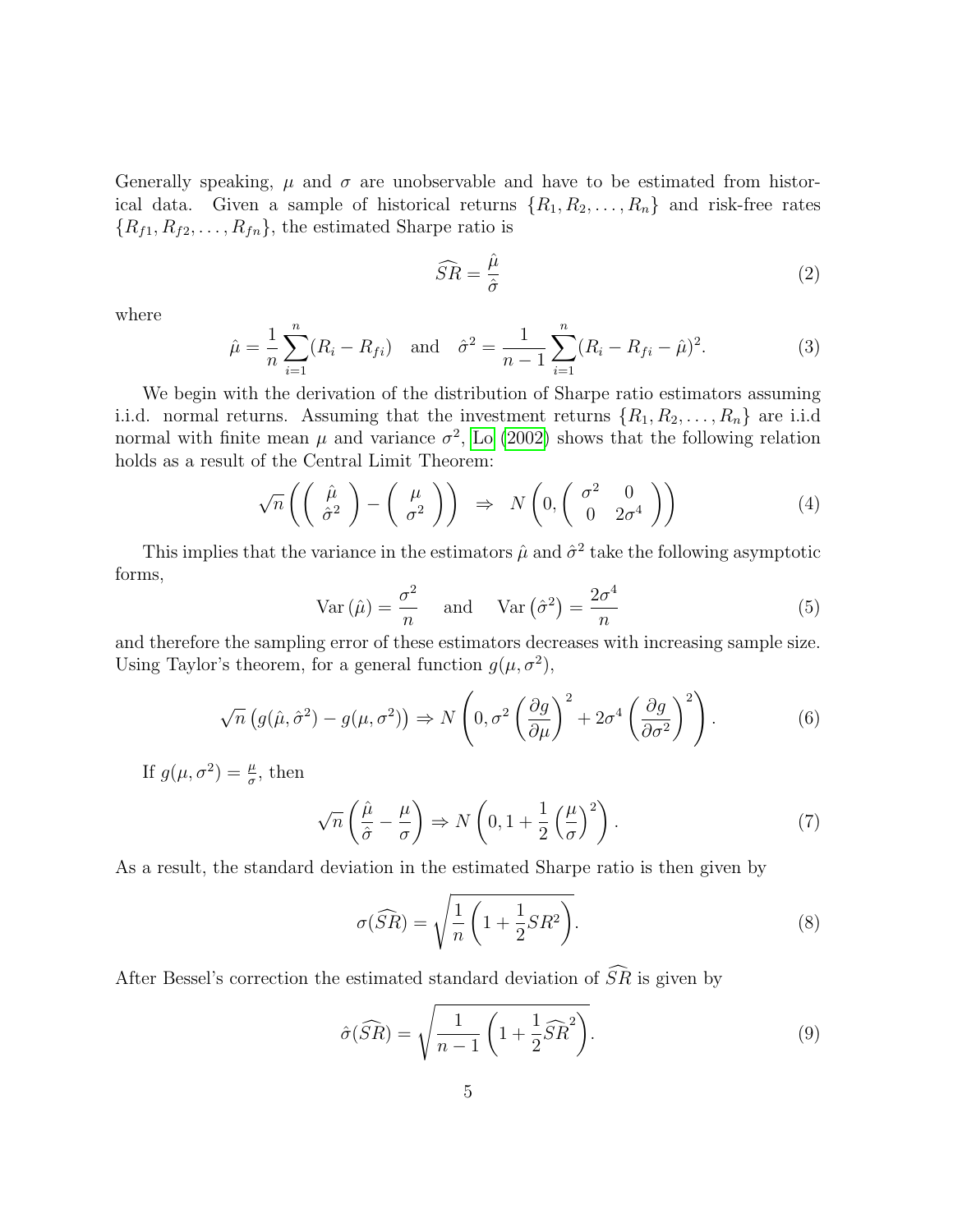Both the unobserved population mean  $\mu$  and population variance  $\sigma^2$  contribute to the standard deviation of the Sharpe ratio estimator.

[Mertens](#page-20-4) [\(2002\)](#page-20-4) shows that the asymptotic distribution of Sharpe ratio estimators for returns drawn from a distribution with finite mean  $\mu$ , variance  $\sigma^2$ , skewness  $\gamma_3$ , and kurtosis  $\gamma_4$  is

$$
\sqrt{n}\left(\frac{\mu}{\sigma} - \frac{\hat{\mu}}{\hat{\sigma}}\right) \Rightarrow N(0, V) \tag{10}
$$

where

$$
V = 1 + \frac{1}{2} \left(\frac{\mu}{\sigma}\right)^2 - \left(\frac{\mu}{\sigma}\right) \gamma_3 + \left(\frac{\mu}{\sigma}\right)^2 \left(\frac{\gamma_4 - 3}{4}\right). \tag{11}
$$

The standard deviation of the Sharpe ratio estimator is then estimated by<sup>[1](#page-0-0)</sup>

<span id="page-5-1"></span>
$$
\hat{\sigma}(\widehat{SR}) = \sqrt{\frac{1}{n-1} \left( 1 + \frac{1}{2} \widehat{SR}^2 - \widehat{SR}\hat{\gamma}_3 + \widehat{SR}^2 \left( \frac{\hat{\gamma}_4 - 3}{4} \right) \right)}.
$$
\n(12)

Comparing Equation [\(12\)](#page-5-1) to Equation [\(9\)](#page-4-0) identifies the effect skewness and excess kurtosis have on the errors in the estimation of Sharpe ratios. Return distributions that exhibit negative skewness ( $\hat{\gamma}_3$  < 0) and positive excess kurtosis ( $\hat{\gamma}_4$  > 3) lead to greater uncertainty in the estimation of the Sharpe ratio than a normal return distribution with the same mean and variance. Given that some assets – such as hedge funds – often exhibit return distributions that are negatively skewed and leptokurtic, it is important to model the variance in the Sharpe ratio estimator explicitly.

### <span id="page-5-0"></span>4 VaR-Adjusted Sharpe Ratios

#### 4.1 Definitions

We consider portfolios consisting of k securities, with each portfolio completely characterized by weights  $\mathbf{w} \in [l_w, u_w]^k$ , where  $w_i$  is the percentage of the total portfolio value invested in security  $i \in \{1, 2, ..., k\}$ . Each  $w_i$  has a lower bound  $l_w$  and an upper bound  $u_w > l_w$  and the sum of  $w_i$  is 1.<sup>[2](#page-0-0)</sup> Choosing the optimal portfolio using the Sharpe ratio as the objective is equivalent to solving

<span id="page-5-2"></span>
$$
\max_{\mathbf{W} \in \mathbb{R}^k} \left\{ SR(\mathbf{w}) \, \middle| \, \mathbf{w}^T \mathbf{1} = 1, l_w \le w_i \le u_w \right\}. \tag{13}
$$

<sup>&</sup>lt;sup>1</sup> Although the underlying return distribution is not normal, the distribution of Sharpe ratio estimators follows an asymptotically normal distribution.

<sup>&</sup>lt;sup>2</sup> If there exists short-selling constraints on the n securities,  $l_w$  is 0 and  $u_w$  is 1. Relaxing such constraints allows for  $l_w < 0$  and  $u_w > 1$ .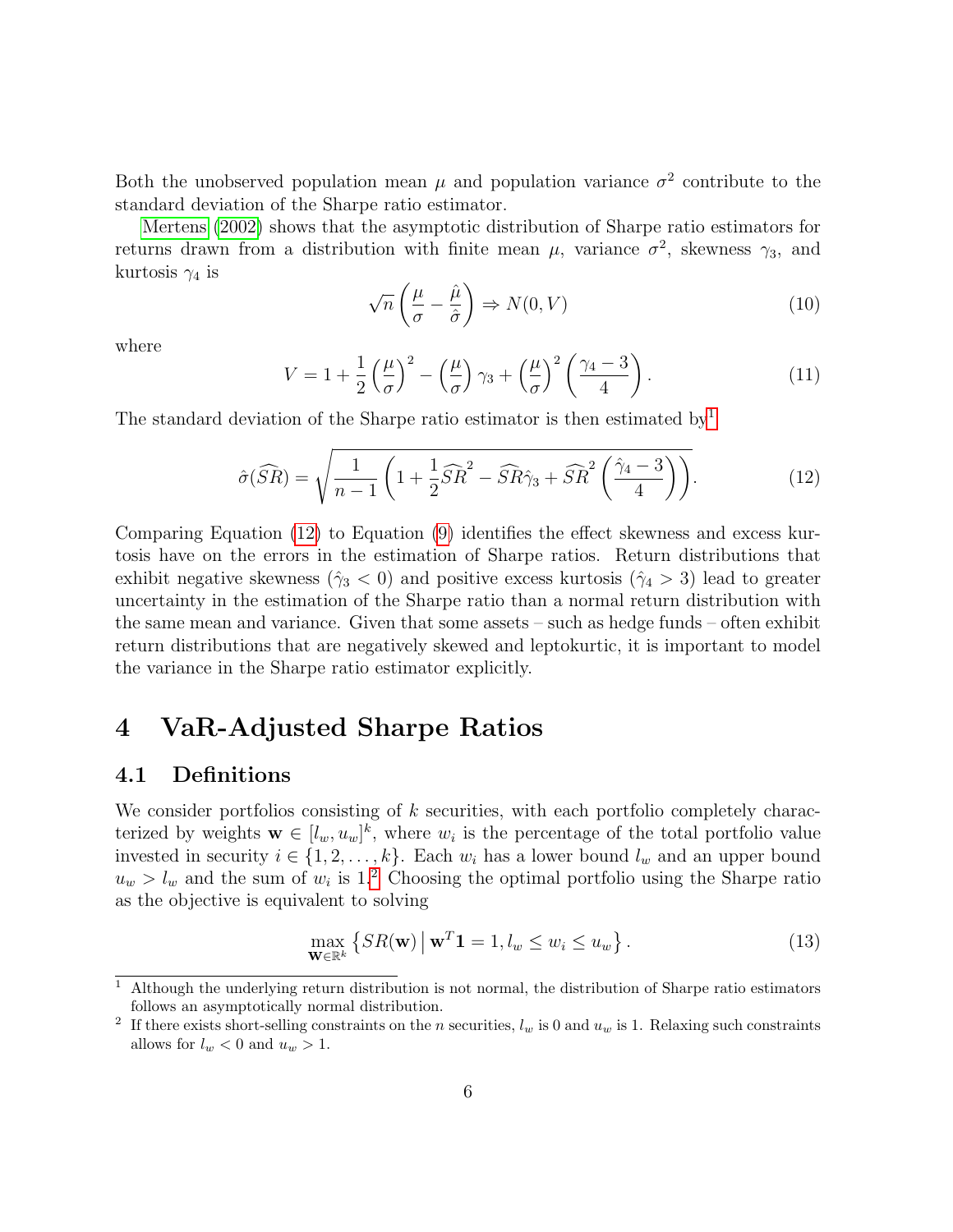In practice, the Sharpe ratio estimator,  $\widehat{SR}(\mathbf{w})$ , is used in place of the unobservable quantity  $SR(\mathbf{w})$ .

Since the Sharpe ratio estimator based on the estimated mean and variance in asset returns are subject to significant estimation error, the portfolio weights which maximize the Sharpe ratio estimator are unlikely to maximize the true Sharpe ratio. To mitigate such estimation errors, we introduce a risk-adjusted Sharpe ratio  $\widehat{SR} - \gamma \widehat{\sigma}(\widehat{SR})$  as the "VaR-adjusted Sharpe ratio" (VaRSR), denoted as  $\widehat{SR}_{VaR}(\gamma)$ . Here  $\widehat{SR}$  is the Sharpe ratio estimator,  $\hat{\sigma}(\widehat{SR})$  is its standard deviation, and parameter  $\gamma$  is determined by the confidence level of the VaR estimate. The VaRSR or  $\widehat{SR}_{VaR}(\gamma)$ , is used as the new objective function for the portfolio allocation problem.[3](#page-0-0) Contrasting the traditional formulation in Equation [\(13\)](#page-5-2), our main portfolio optimization problem becomes

<span id="page-6-0"></span>
$$
\max_{\mathbf{W}\in\mathbb{R}^k} \left\{ \widehat{SR}_{VaR}(\gamma) \, \middle| \, \mathbf{w}^T \mathbf{1} = 1, l_w \le w_i \le u_w \right\}.
$$
\n(14)

We now show that the formulation fits into a standard robust portfolio optimization framework, which is essentially a max-min problem:

<span id="page-6-1"></span>
$$
\max_{\mathbf{W}\in\mathbb{R}^k} \left\{ \min_{SR\in\Theta_{SR}(\mathbf{W})} SR(\mathbf{w}) \middle| \mathbf{w}^T \mathbf{1} = 1, l_w \le w_i \le u_w \right\}.
$$
\n(15)

 $\Theta_{SR(\mathbf{W})}$  is an uncertainty set containing the unknown true Sharpe ratio  $SR(\mathbf{w})$ . The inner-minimization problem  $\min_{SR \in \Theta_{SR}(\mathbf{W})} SR(\mathbf{w})$  computes the minimum possible value of  $SR(\mathbf{w})$  for each given **w** in the uncertainty set  $\Theta_{SR(\mathbf{w})}$ , and identifies the portfolio with the largest worst-case Sharpe ratio.

To specify the uncertainty set  $\Theta_{SR}(\mathbf{w})$  that establishes the equivalence of Equation [\(14\)](#page-6-0) and Equation [\(15\)](#page-6-1), recall from Section [3](#page-3-0) that  $SR$  is a normal random variable with a distribution  $N\left(\widehat{SR}, \hat{\sigma}^2(\widehat{SR})\right)$  in the limit of large sample sizes and under quite general assumptions – namely stationarity and ergodicity.<sup>[4](#page-0-0)</sup> Following [Zymler et al.](#page-21-3) [\(2011\)](#page-21-3), the set  $\Theta_{SR}$  could be an ellipse with exogenous parameter  $\gamma$ 

$$
\Theta_{SR} = \{ (SR - \widehat{SR})(\widehat{\sigma}^2(\widehat{SR}))^{-1}(SR - \widehat{SR}) \le \gamma^2 \}. \tag{16}
$$

<sup>3</sup> VaRSR serves as a risk-adjusted Sharpe ratio. The level of VaRSR is strictly less than the Sharpe ratio. Occationally, we may observe that VaRSR is negative while the Sharpe ratio is positive, especially when the risk-adjustment component is large.

<sup>&</sup>lt;sup>4</sup> The accuracy of the Sharpe ratio standard deviation estimator increases as the sample size increases. Empirical studies show that the normality result of the Central Limit Theorem is generally a good approximation for sample sizes greater than thirty [\(Hogg and Tanis, 2009\)](#page-20-11). For a more in-depth discussion concerning the convergence in the limit of large sample sizes, see [Greene](#page-20-12) [\(2002\)](#page-20-12).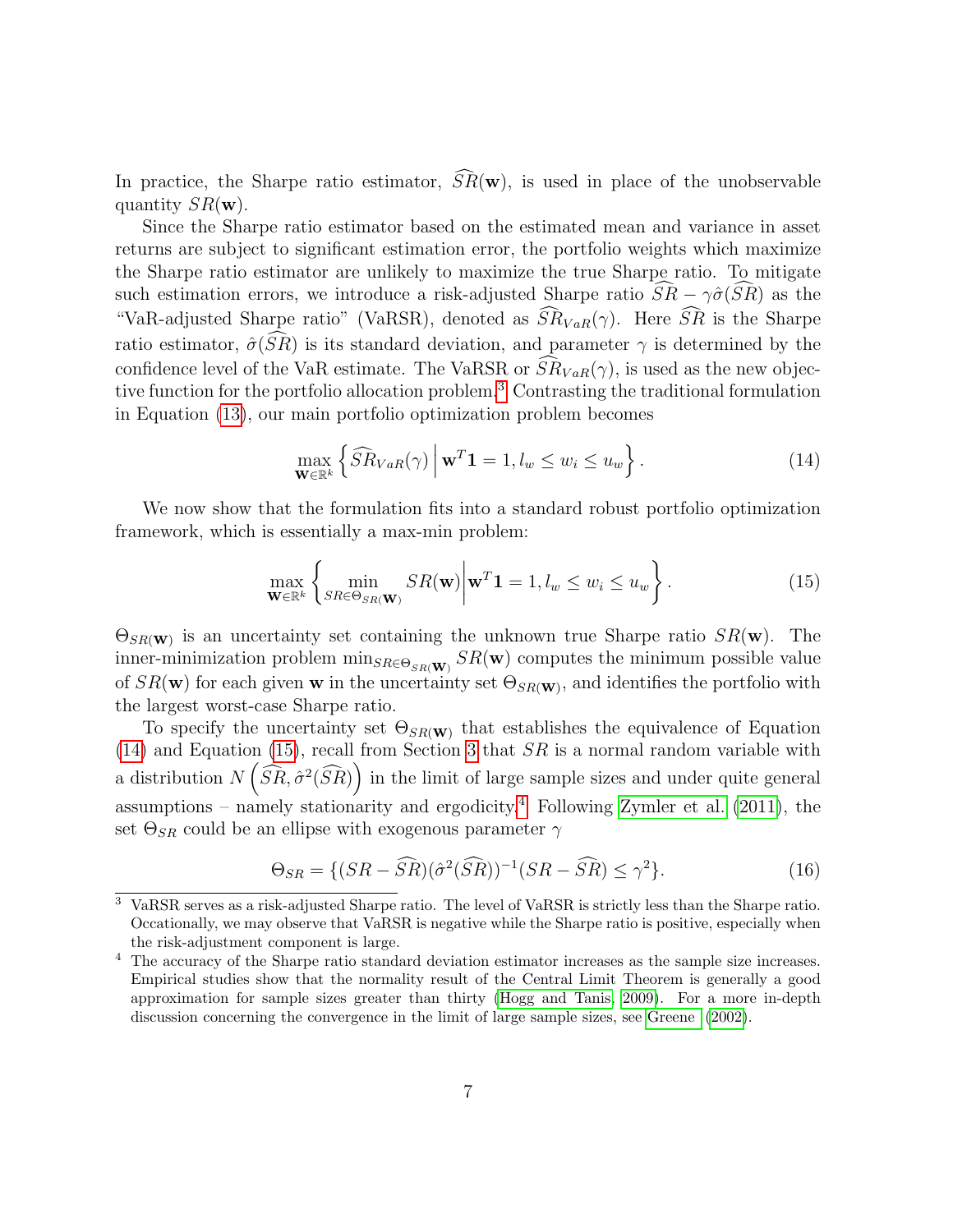In a one-dimensional setting, the uncertainty set is the interval

$$
\Theta_{SR} = \left\{ \left| \frac{SR - \widehat{SR}}{\hat{\sigma}(\widehat{SR})} \right| \le \gamma \right\}.
$$
 (17)

Therefore, the solution to the inner-minimization problem is exactly  $\widehat{SR}_{VaR}(\gamma) = \widehat{SR}$  –  $\gamma \hat{\sigma}(\widehat{SR})$ .

<span id="page-7-0"></span>Figure 1: The Sharpe Ratio Estimator  $\widehat{SR}$ , the VaR-Adjusted Sharpe Ratio VaRSR  $(\widehat{SR}_{VaR})$ , and the Uncertainty Set  $\Theta_{SR}$ .



An illustration of the risk-adjusted Sharpe ratio measure  $\widehat{SR}_{VaR}$  and the uncertainty set  $\Theta_{SR}$  is depicted in Figure [1.](#page-7-0) SR is a normally distributed random variable with a distribution  $N(\widehat{SR}, \widehat{\sigma}^2(\widehat{SR})\big)$ . For a given probability  $\alpha$  (such as 5%),  $\widehat{SR}_{VaR}(\gamma) =$  $\widehat{SR}-\gamma\hat{\sigma}(\widehat{SR})$  defines a lower threshold value such that the likelihood that SR falls below this threshold value is less than or equal to  $\frac{\alpha}{2}$ 

$$
Prob(SR \le \widehat{SR}_{VaR}(\gamma)) = \frac{\alpha}{2}.
$$
\n(18)

The range  $\left[\widehat{SR} - \gamma\hat{\sigma}(\widehat{SR}), \widehat{SR} + \gamma\hat{\sigma}(\widehat{SR})\right]$  defines a  $(1 - \alpha)$  confidence interval for the unobservable quantity SR. Here the parameter  $\gamma$  has a one-to-one correspondence to a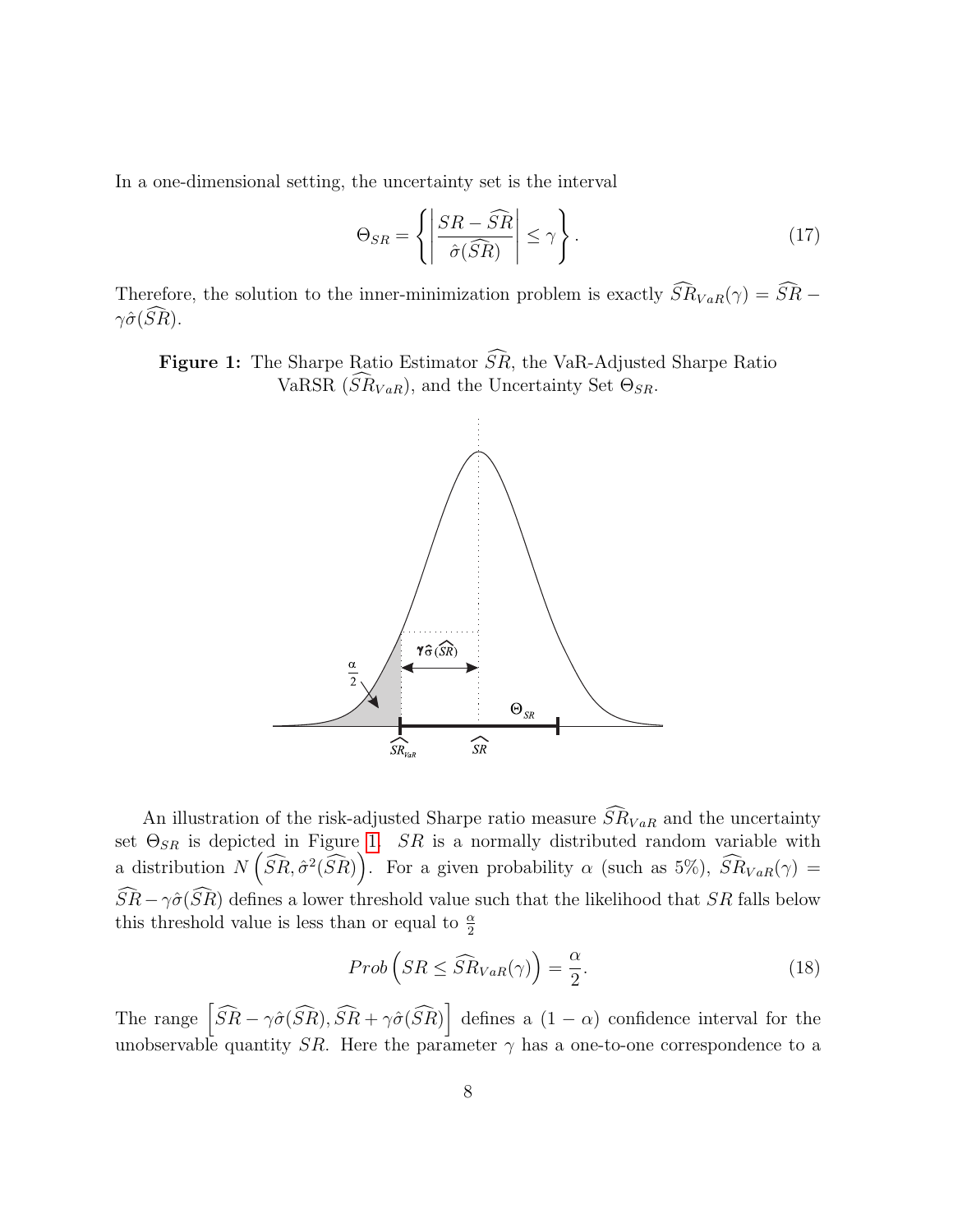Z value  $Z_{\frac{\alpha}{2}}$ , given by

$$
1 - \alpha = P(SR \in \Theta_{SR}) = P\left(\left|\frac{SR - \widehat{SR}}{\widehat{\sigma}(\widehat{SR})}\right| \le \gamma\right) = P(|Z| \le \gamma),\tag{19}
$$

where  $Z$  is a standard normal random variable.

The parameter  $\gamma$  controls the size of the uncertainty set  $\Theta_{SR}$ . Tradeoffs exist in choosing the appropriate value of  $\gamma$ . On the one hand, a large  $\gamma$  penalizes the estimated Sharpe ratio for remote events, providing a more conservative estimate. On the other hand, if  $\gamma$  is too large, the resulting portfolio might be too conservative.

For a given  $\gamma$ ,  $\widehat{SR}_{VaR}$  increases with  $\widehat{SR}$ , the number of sample points n, the skewness estimator  $\hat{\gamma}_3$ , and decreases with the kurtosis estimator  $\hat{\gamma}_4$ . Later we will show that this estimator  $SR_{VaR}$  is more robust than the simple Sharpe ratio estimator  $SR$  and that when the return distribution is non-normal the optimal portfolio based on Value-at-Risk Sharpe ratio and the simple Sharpe ratio can be quite different.

#### 4.2 Comparison to Other Measures

Here we explore the differences as well as the connections between the VaRSR  $(SR_{VaR})$ and the "probabilistic Sharpe ratio" (PSR) suggested in Bailey and López de Prado [\(2011\)](#page-20-1). Although the two approaches are closely related, the two measures differ in how they incorporate uncertainty in Sharpe ratio estimation.

Bailey and López de Prado [\(2011\)](#page-20-1) define the PSR as the probability that the estimated Sharpe ratio exceeds a benchmark Sharpe ratio  $(SR^*)$ 

$$
f(\widehat{SR}(\mathbf{w}, SR^*)) := \widehat{PSR}(SR^*) = \text{Prob}(\widehat{SR} \ge SR^*) = 1 - \int_{-\infty}^{SR^*} \text{pdf}(\widehat{SR}) d\widehat{SR}.
$$
 (20)

Applying the result that  $\widehat{SR}$  is normally distributed, we have

<span id="page-8-0"></span>
$$
\widehat{PSR}(SR^*) = \Phi\left[\frac{(\widehat{SR} - SR^*)\sqrt{n-1}}{\widehat{\sigma}(\widehat{SR})}\right]
$$
\n(21)

where  $\Phi$  is the cumulative distribution function (CDF) for the standard normal distribution. A  $\widehat{PSR}(SR^*) \geq 95\%$  indicates that the estimated Sharpe ratio is greater than the benchmark Sharpe ratio at a 95% confidence level.

Our approach contrasts with the PSR approach in a number of ways. The VaRSR is motivated by robust portfolio selection with max-min optimization and the PSR is not. The VaRSR  $(SR_{VaR})$  computes an adjusted Sharpe ratio based on a prescribed threshold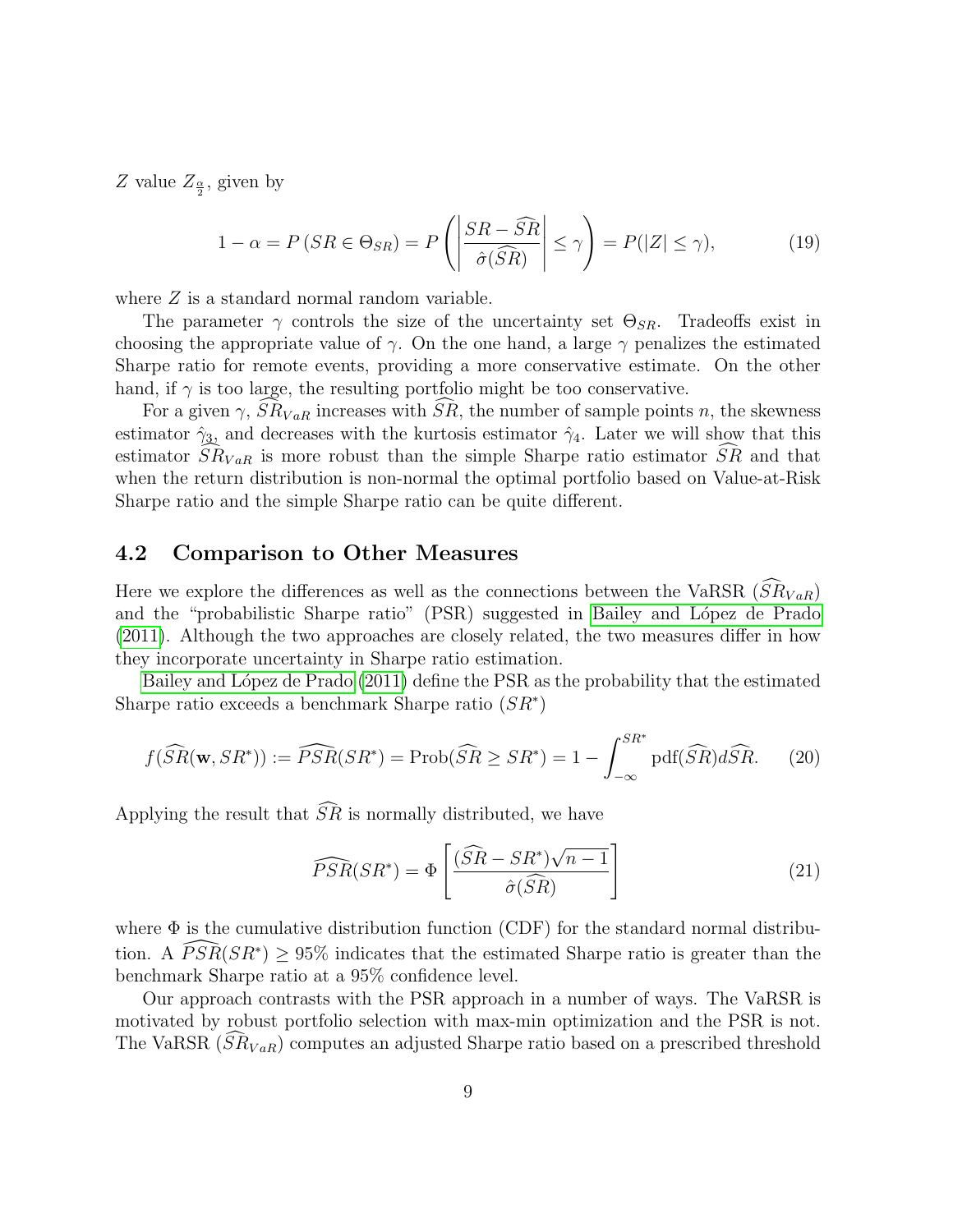<span id="page-9-0"></span>in probability, while the  $\widehat{PSR}$  computes probability based on a prescribed threshold in Sharpe ratio. Although the two concepts are closely related, our approach is perhaps more intuitive than that of the PSR.





Figure [2](#page-9-0) graphically depicts the probabilistic Sharpe ratio  $\widehat{PSR}(SR^*)$ . The PSR approach selects portfolio weights such that the optimal portfolio's Sharpe ratio distribution has the greatest probability mass in excess of a threshold Sharpe ratio. As illustrated in Figure [1,](#page-7-0) the traditional optimization framework selects the portfolio weights that maximizes the estimated Sharpe ratio,  $SR$  while the VaRSR approach selects portfolio weights that maximize the lower bound  $S\tilde{R}_{VaR}$  given a confidence level based on the resulting portfolio's estimated Sharpe ratio  $SR$ .

To further illustrate the relationship between the PSR and VaRSR, it is helpful to define the "Sharpe ratio efficient frontier" (SEF) first proposed by Bailey and López de Prado [\(2011\)](#page-20-1). In [Markowitz](#page-20-13) [\(1952\)](#page-20-13), the mean-variance efficient frontier is defined as the set of portfolios which have the largest expected excess return for a given variance of excess returns. In a similar fashion, Bailey and López de Prado [\(2011\)](#page-20-1) define the Sharpe ratio efficient frontier as the set of portfolios that deliver the greatest Sharpe ratio for a given level of estimation uncertainty. For a given level of uncertainty  $\sigma^*$ , the Sharpe ratio efficient frontier is given by

$$
SEF(\sigma^*) = \max_{\hat{\sigma}(\widehat{SR}(\mathbf{W})) = \sigma^*} \widehat{SR}(\mathbf{w}).
$$
\n(22)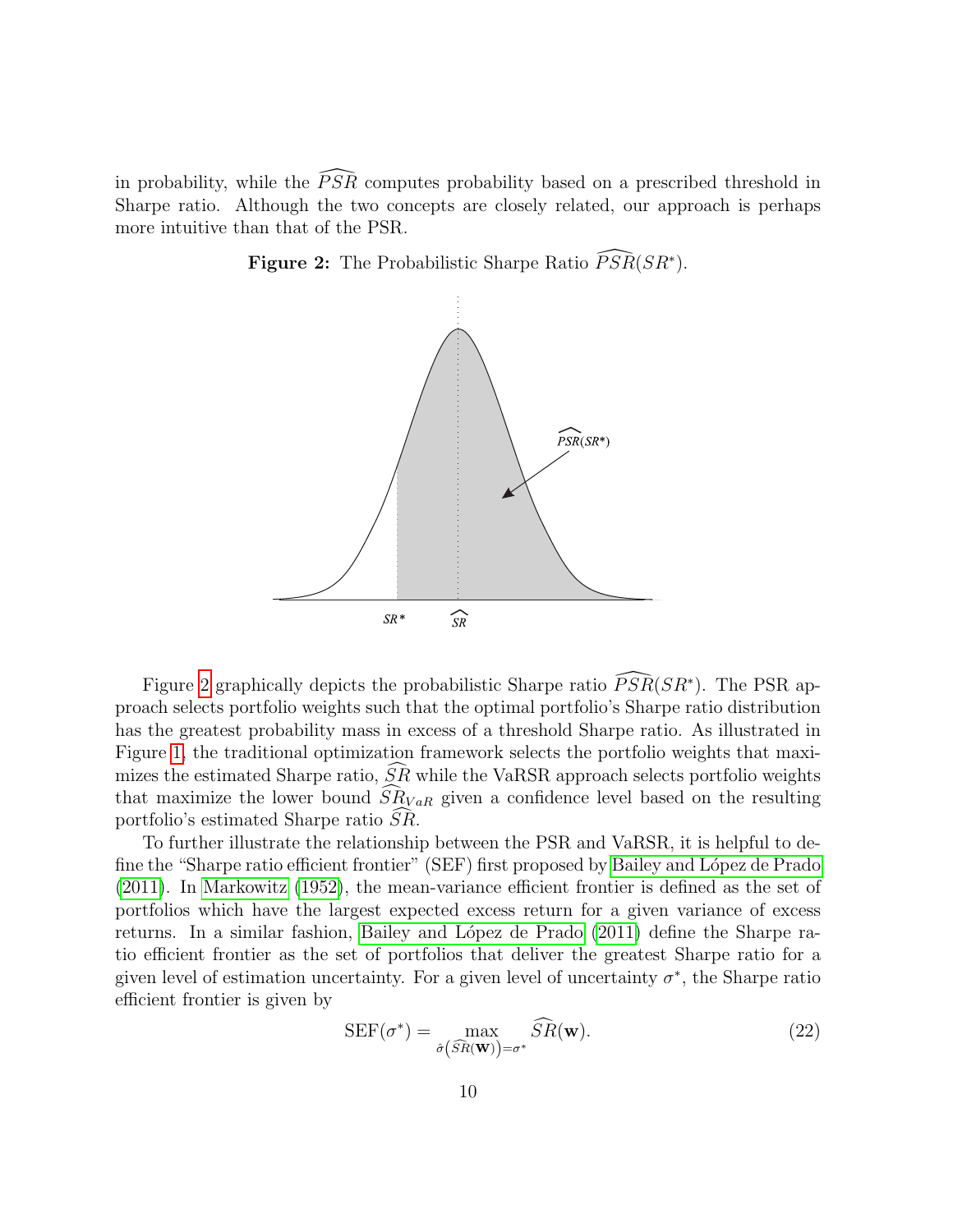The Sharpe ratio efficient frontier is shown in Figure [3.](#page-10-0) Each possible portfolio is a data-point on or below the efficient frontier curve. Since the CDF function in Equation [\(21\)](#page-8-0) is monotonically increasing, maximizing  $\widehat{PSR}$  is equivalent to maximizing the argu-ment of the CDF function. In Figure [3,](#page-10-0) the solutions to the PSR problem are located on the Sharpe ratio efficient frontier where the tangent line intersects the y-axis at  $SR^*$ .



<span id="page-10-0"></span>Figure 3: PSR Solutions on the Sharpe Ratio Efficient Frontier.

Maximizing the VaRSR for a given probability  $\alpha$  is equivalent to finding the tangent line to the Sharpe ratio efficient frontier that has slope  $\gamma$ . See Figure [4](#page-11-1) for an illustration. Since the maximum of the Sharpe ratio efficient frontier occurs when the tangent line is zero, the maximum VaRSR is achieved with the optimal portfolio when  $\gamma$  is zero. In that case the VaRSR is the same as the maximum  $SR$  which ignores the uncertainty in the measurement of the Sharpe ratio.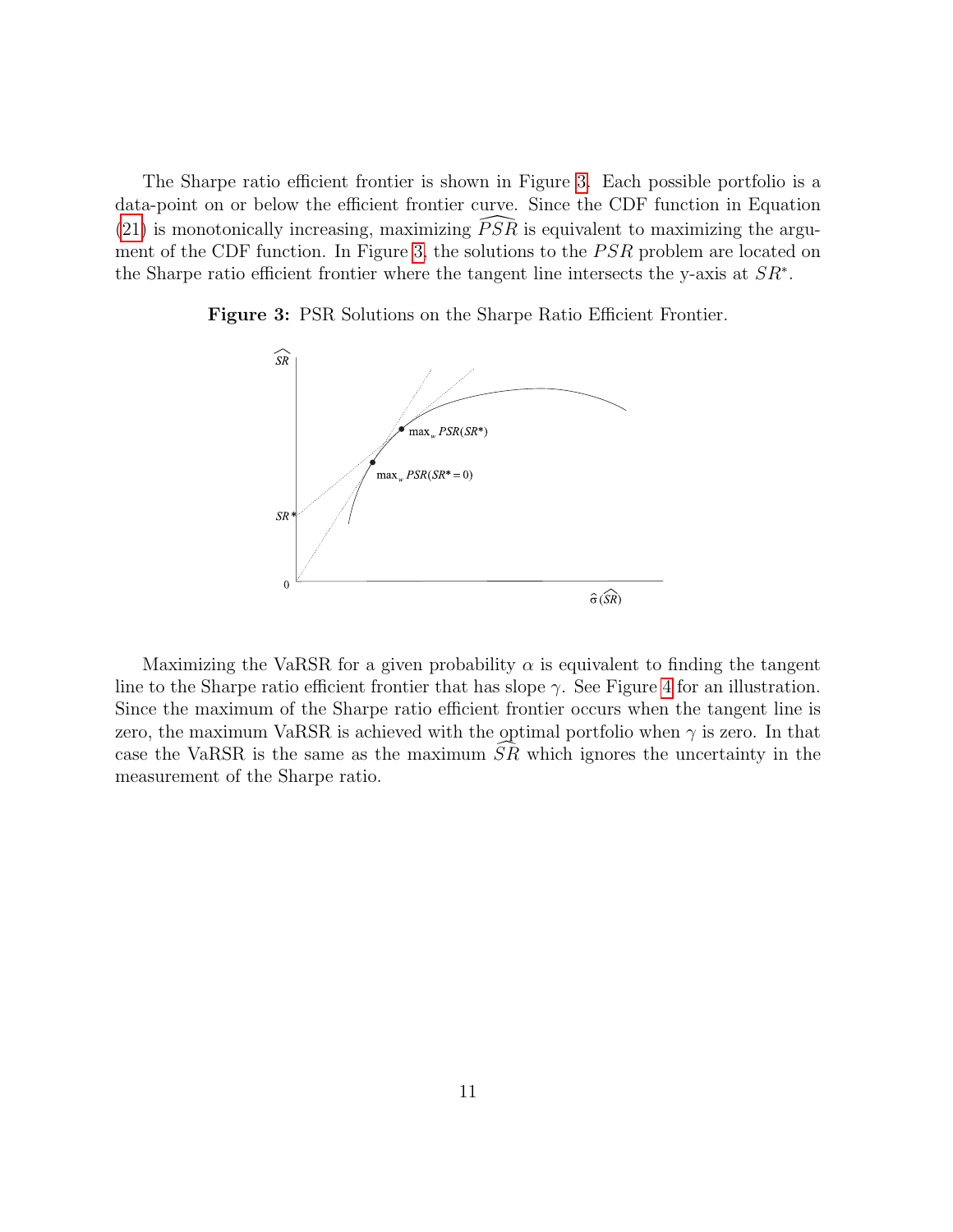<span id="page-11-1"></span>Figure 4:  $\widehat{SR}_{VaR}$  Solution on the Sharpe Ratio Efficient Frontier.



The solution to the VaR optimization problem for a given  $\gamma$  is the same as the solution to the PSR optimization problem with  $SR^* = \widehat{SR}_{VaR} - \gamma \widehat{\sigma}(\widehat{SR})$ . As a result, there is a correspondence between the solutions to the VaR portfolio optimization advocated here and the PSR portfolio optimization introduced by Bailey and López de Prado [\(2011\)](#page-20-1). Our approach would suggest choosing a higher  $\gamma$  to more strongly penalize measurement uncertainties. Perhaps counterintuitively, this correspondence suggests that a lower benchmark  $SR^*$  should be chosen in this case.

## <span id="page-11-0"></span>5 Numerical Results

#### <span id="page-11-2"></span>5.1 Simulation Results

We first test our model with simulated stock prices. Consider a simple portfolio with three uncorrelated assets and a constant risk-free rate  $R_f = 0.01$ . We assume that the underlying excess return distribution for each asset is described by the first four central moments given in Table [1.](#page-12-0)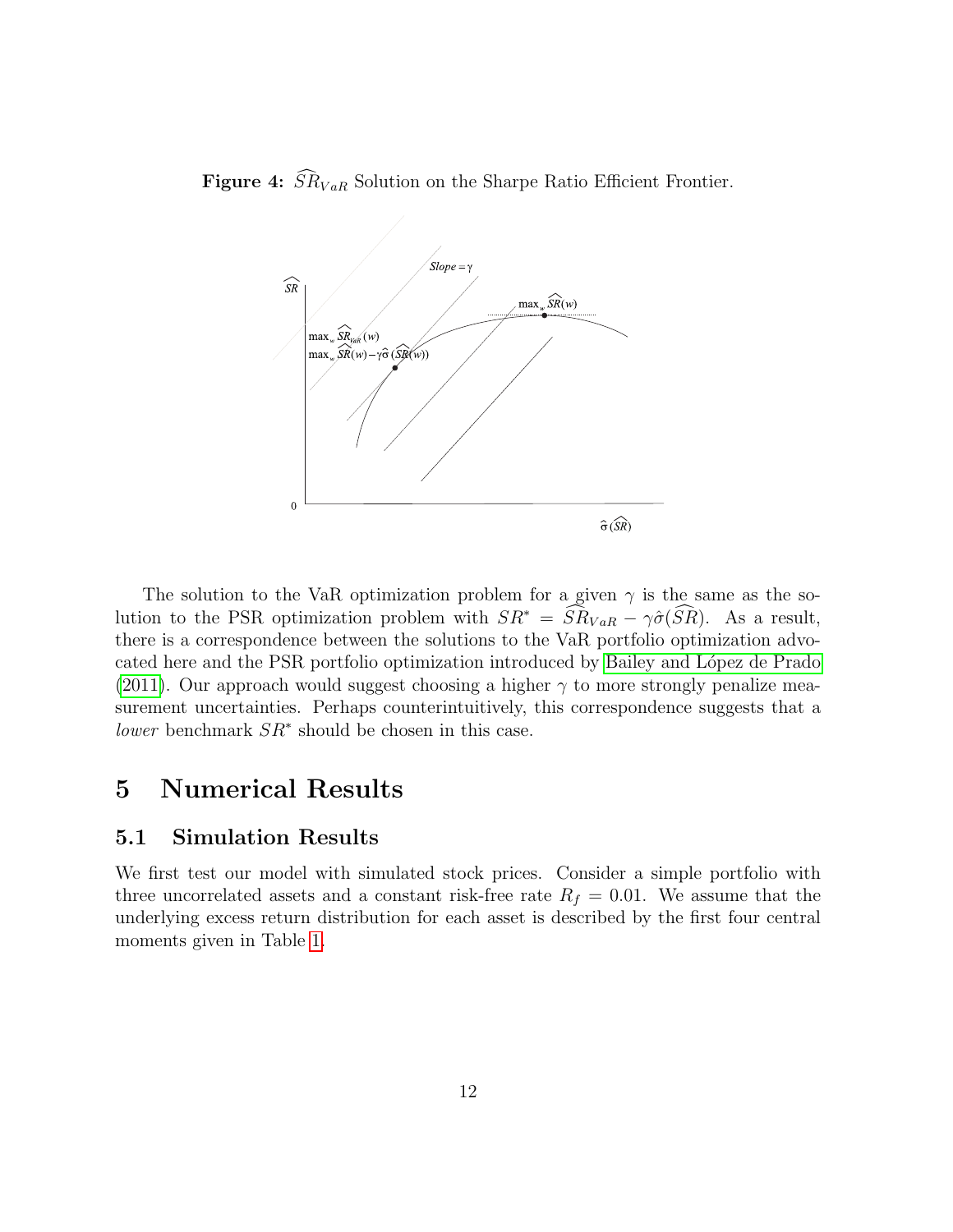|         | Mean $(\mu)$ |            | Volatility $(\sigma)$ Skewness $(\gamma_3)$ Kurtosis $(\gamma_4)$ |      |
|---------|--------------|------------|-------------------------------------------------------------------|------|
| Asset 1 | 0.10         | $\rm 0.20$ | 1.00                                                              | 3.00 |
| Asset 2 | 0.15         | 0.30       | 0.00                                                              | 7.00 |
| Asset 3 | 0.20         | 0.36       | $-2.5$                                                            | 10.0 |

<span id="page-12-0"></span>Table 1: First Four Central Moments of the Simulated Excess Return Distribution for Three Assets.

For each security, five years of monthly returns are simulated, resulting in a total of 60 data points. The simulation of stock returns is accomplished in MATLAB with the Pearson system distribution.<sup>[5](#page-0-0)</sup> The Pearson distribution facilitates a simple simulation of asset returns when the underlying return distribution exhibits non-zero skewness or excess kurtosis. This simulated data resembles the data typically used by a hedge fund or portfolio manager to compute a five-year Sharpe ratio.

We computed the optimal allocation of portfolio value to the three assets in the traditional approach, the VaRSR approach and the PSR approach  $(SR^* = 0)$ . The optimization model based on the VaRSR is implemented in MATLAB. We use the optimization routine fining to solve the problem without specifying the gradient or the Hessian ma-trix for the objective function.<sup>[6](#page-0-0)</sup> We choose our threshold parameter  $\gamma$  to be 1.96, which corresponds to the significance level of 5%. The resulting portfolio weights are summarized in Table [2.](#page-12-1)

<span id="page-12-1"></span>Table 2: Optimal Portfolio Allocations for Each Optimization Approach.

|         | $\mathbf{W}_{\alpha}^*$ | $\mathbf{w}_{PSR}^*$ | $\mathbf{w}_{VaR}^*$ |
|---------|-------------------------|----------------------|----------------------|
| Asset 1 | 43.32\%                 | 64.74%               | 52.69%               |
| Asset 2 | 13.35%                  | 8.56\%               | 13.24                |
| Asset 3 | 43.33%                  | 26.70%               | 34.08%               |

The traditional portfolio allocation resulting from maximizing the Sharpe ratio yields portfolio weights given by  $\mathbf{w}_{SR}^* = [43.32\%, 13.35\%, 43.33\%]$  and has the highest possible Sharpe ratio  $0.6731$ , but also a high standard deviation  $-0.1920$ . The Sharpe ratio for the

 $\overline{5}$  For more details please refer to the MATLAB function pearsrnd.

<sup>6</sup> We do not explicitly convert our model into a second-order cone program as many papers in robust optimization do because our inner minimization problem is relatively simple to solve even without this conversion.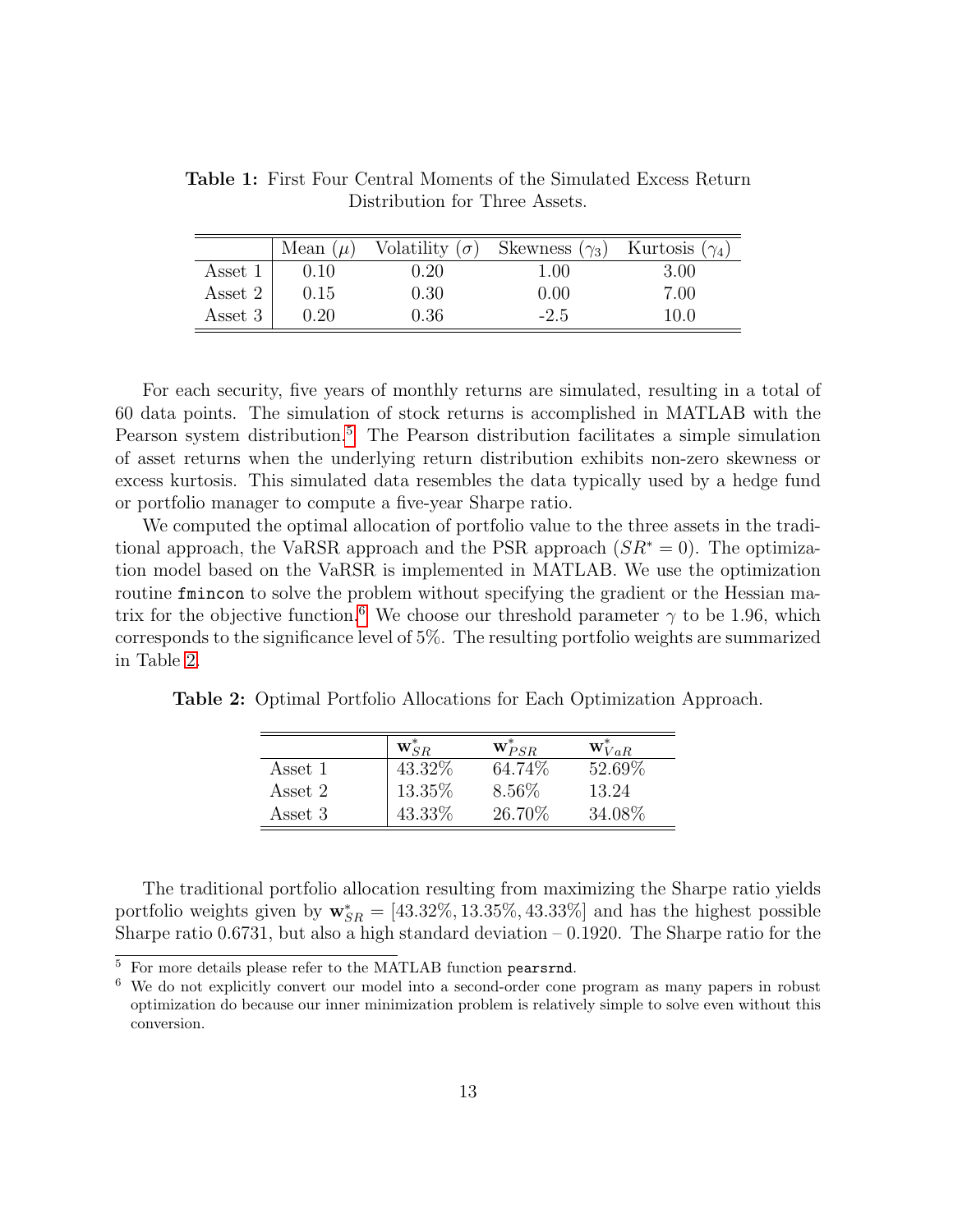weight vector that maximizes the VaRSR is  $\mathbf{w}_{VaR}^* = [52.69\%, 13.24\%, 34.08\%]$  is 0.6535 and has a standard deviation of 0.1441.

<span id="page-13-0"></span>Table [3](#page-13-0) summarizes the optimization results.

Table 3: Estimated Sharpe Ratio, Standard Error of Estimated Sharpe Ratio and Worst Case Sharpe Ratio for Optimal Portfolio Allocations in Each of the Three Optimization Approaches.

| Statistic                                                                  | $\mathbf{w} = \mathbf{w}_{SR}^*$ | $\mathbf{w} = \mathbf{w}_{PSR}^*$ | $\mathbf{w}=\mathbf{w}_{VaR}^*$ |
|----------------------------------------------------------------------------|----------------------------------|-----------------------------------|---------------------------------|
| $\mu(\mathbf{w})$                                                          | 0.0281                           | 0.0246                            | 0.0265                          |
| $\hat{\sigma}(\mathbf{w})$                                                 | 0.0418                           | 0.0419                            | 0.0406                          |
| $\widehat{SR}(\mathbf{w})$                                                 | 0.6731                           | 0.5875                            | 0.6535                          |
| $\hat{\sigma}(\widehat{SR})({\bf w})$                                      | 0.1920                           | 0.1150                            | 0.1441                          |
| $\widehat{SR}(\mathbf{w})$<br>$-\gamma\hat{\sigma}(\widehat{SR})({\bf w})$ | 0.2968                           | 0.3621                            | 0.3711                          |

In comparison to the traditional approach, VaRSR reduces the Sharpe ratio standard deviation by 25% while reducing the measured Sharpe ratio by only 3%. The 2-standard deviation lower bound on the traditional Sharpe ratio is 0.2968 and on the VaRSR is  $0.3711$  – an increase of more than  $25\%$ .

Since the return distribution of Asset 3 is negatively skewed, the VaRSR optimization algorithm penalizes weight on that asset. Compared to the traditional portfolio weights  $\mathbf{w}_{SR}^*$ , the maximum VaRSR portfolio shifts weight from Asset 3 to Asset 1. The excess kurtosis alters the portfolio optimization algorithm relative to the traditional approach at a higher order due to the excess kurtosis' quadratic coefficient in Equation [\(12\)](#page-5-1). The weight on Asset 2 remains virtually unchanged between the conventional Sharpe ratio optimization and the VaRSR optimization in this example.

As the number of securities in the portfolio increases, the likelihood that the traditional and VaRSR portfolios will have similar weight vectors decreases. Among the optimization portfolios considered, the PSR approach with the threshold value  $SR^* = 0$  yields the lowest Sharpe ratio as well as the lowest Sharpe ratio standard error, resulting from a greater penalty on the uncertainty surrounding  $SR$ .

In Figure [5\(](#page-14-0)a) we plot the Sharpe ratio efficient frontier. The red points represent portfolios with weights  $w_i = j/100$  for  $j \in \{0, 1, ..., 100\}$ . The possible 5151 portfolios span the space of feasible weights defined by  $l_w = 0 \leq w_i \leq u_w = 1$  respecting the portfolio constraint  $\mathbf{w}^T \mathbf{1} = 1$ . All possible portfolios reside on or below the Sharpe ratio efficient frontier.

The portfolio with the highest Sharpe ratio is denoted with a triangle, the portfolio calculated by maximizing the VaRSR is denoted with a star and the portfolio following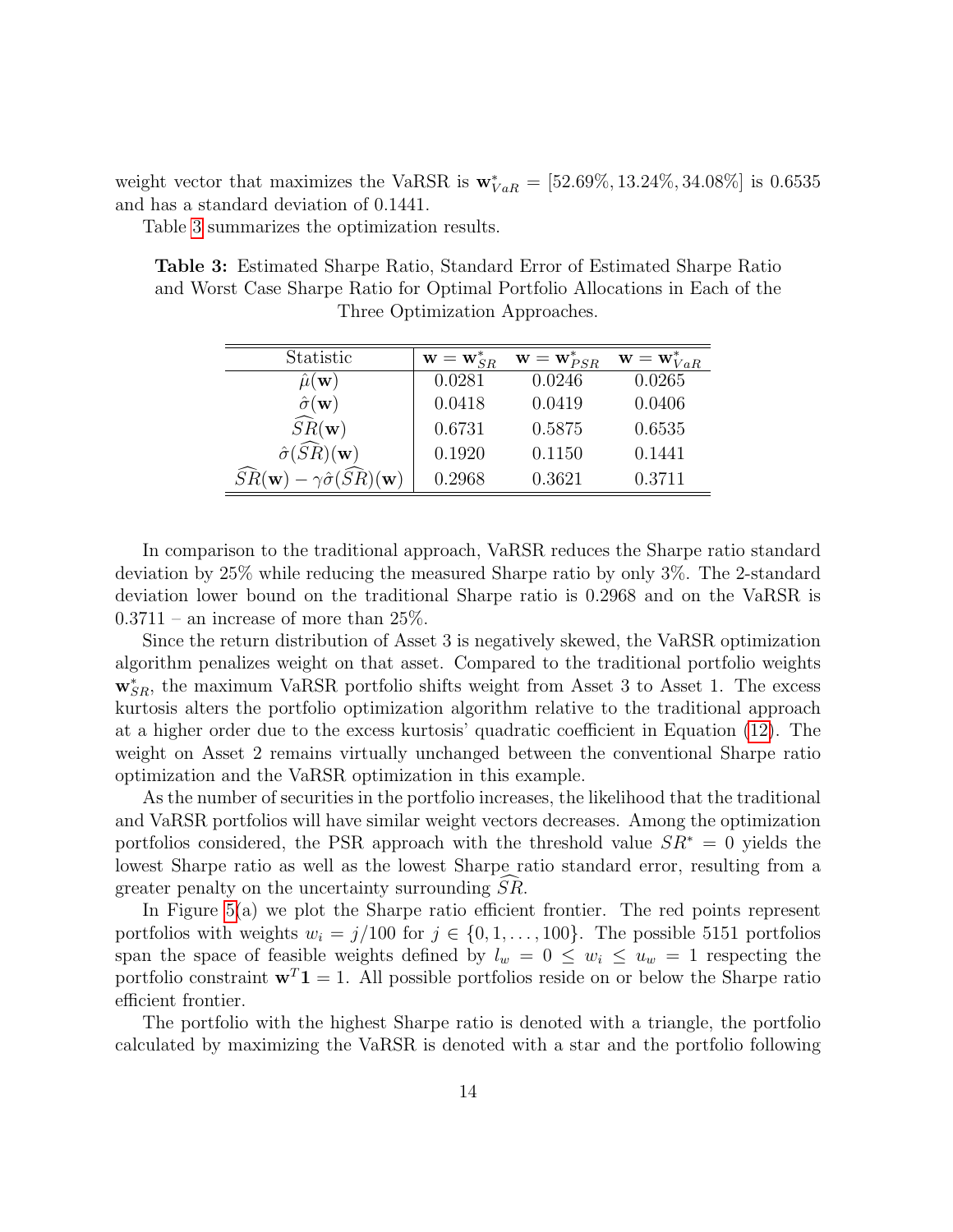the PSR approach is denoted with a square. The standard deviation of the highest Sharpe ratio portfolio is too large for the portfolio to be considered optimal in our model. We plot the Sharpe ratio efficient frontier in a light grey curve. The  $\gamma \to 0$  limit of model coincides with the traditional Sharpe ratio optimization model.[7](#page-0-0)

<span id="page-14-0"></span>Figure 5: Portfolios Formed from Three Independent Assets with Mean Excess Returns of [0.10, 0.15, 0.20] and Volatilities [0.2, 0.3, 0.36].





(b) Mean-Variance Efficient Frontier

<sup>&</sup>lt;sup>7</sup> For a given value of  $\gamma$ , the optimal portfolio is point on the Sharpe ratio efficient frontier with derivative equal to  $\gamma$ . As a result, varying the parameter  $\gamma$  and determining the optimal portfolio will provide the set of portfolios that comprise the Sharpe ratio efficient frontier.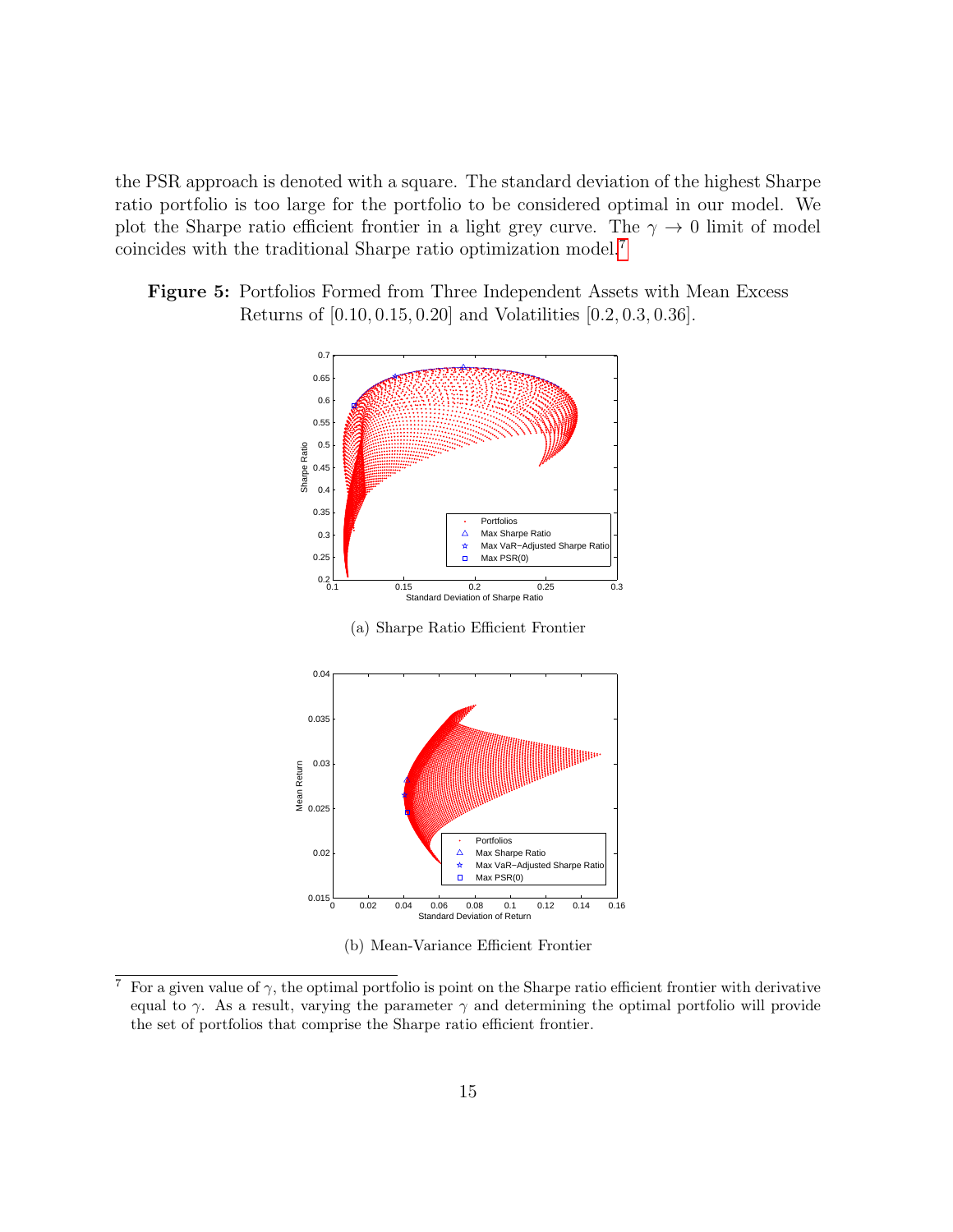Figure [5\(](#page-14-0)b) depicts the portfolios on a mean-variance graph (based on excess returns) as well as the efficient frontier of returns. Unlike the portfolio  $\mathbf{w}_{SR}^*$ , the portfolios  $\mathbf{w}_{VaR}^*$ and  $\mathbf{w}_{PSR}^*$  are not located on the mean-variance efficient frontier. This is not surprising since the mean-variance frontier only incorporates the information for the first two moments of the observed return distribution (mean and variance), while the portfolios  $\mathbf{w}_{VaR}^*$ and  $\mathbf{w}_{PSR}^*$  are optimally derived with higher moment information.

<span id="page-15-0"></span>Robustness Test As we increase the significance parameter  $\gamma$ , the confidence interval widens. Following [Goldfarb and Iyengar](#page-20-6) [\(2003\)](#page-20-6), in Figure [6](#page-15-0) we plot the Sharpe ratio with weights  $\mathbf{w}_{SR}^*$  and the worst-case Sharpe ratio with weights  $\mathbf{w}_{VaR}^*$  as a function of the parameter  $\gamma$ . The blue lines are for the Sharpe ratios and the red lines are for the worst-case Sharpe ratios.



**Figure 6:** Change of Sharpe Ratios with Varying  $\gamma$ .

Figure [6](#page-15-0) shows that as  $\gamma$  increases, the portfolio becomes more conservative and as a result exhibits a lower Sharpe ratio. Figure [6](#page-15-0) also shows the dramatic alteration of the worst-case Sharpe ratio. Our approach drastically increases the worst-case Sharpe ratio but only slightly decreases the mean Sharpe ratio from that of the traditional portfolio optimization approach.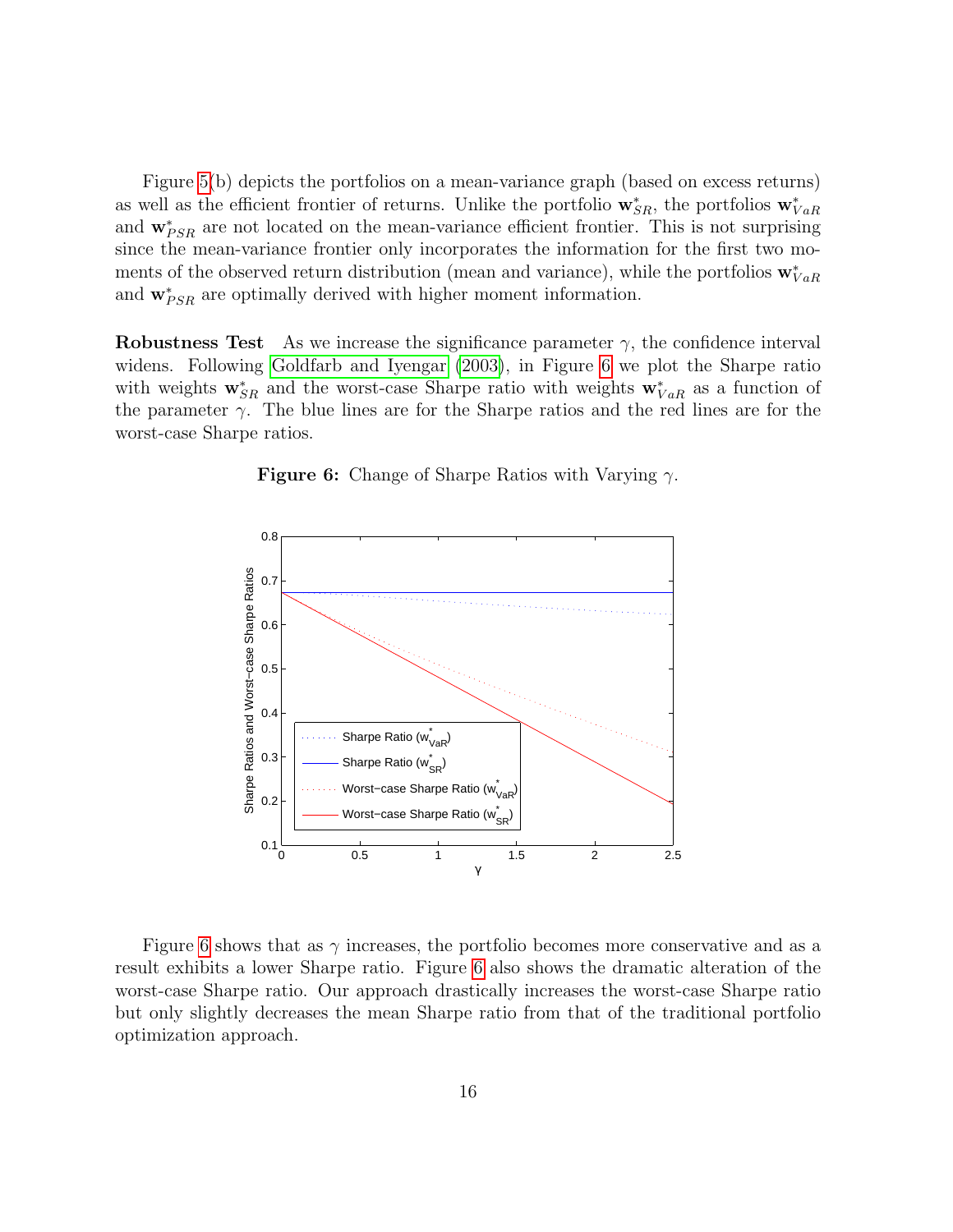### 5.2 Empirical Results

As an empirical example of our framework, we determine the optimal allocation for portfolios constructed from 10 Dow Jones Credit Suisse Hedge Fund Indexes from January 1996 to December 2011.[8](#page-0-0) We use hedge fund indexes because these funds typically exhibit negative skewness and positive excess kurtosis. As a result, the probability that the estimated Sharpe ratio for such investments accurately reflects the true underlying Sharpe ratio is smaller than that of an analogous asset with normally distributed returns and identical mean and variance (Bailey and López de Prado, 2011). Table [4](#page-16-0) summarizes the hedge fund strategies and first four central moments of their historical return distributions.<sup>[9](#page-0-0)</sup>

<span id="page-16-0"></span>Table 4: Dow Jones Credit Suisse Hedge Fund Indexes: Moments of the Return Distribution Reflect Historical Monthly Excess Returns Observed from January 1996 to December 2011.

|                |                        | Mean     | Standard             | <b>Skewness</b> | Kurtosis     |                 |                            |
|----------------|------------------------|----------|----------------------|-----------------|--------------|-----------------|----------------------------|
| #              | <b>Strategies</b>      | $\mu$    | Deviation $(\sigma)$ | $(\gamma_3)$    | $(\gamma_4)$ | $S\overline{R}$ | $\hat{\sigma}(S\tilde{R})$ |
|                | Convertible Arbitrage  | $0.38\%$ | $2.09\%$             | $-2.66$         | 18.39        | 0.183           | 0.092                      |
| $\mathfrak{D}$ | Dedicated Short Bias   | $-0.51%$ | $5.02\%$             | 0.67            | 4.30         | $-0.102$        | 0.075                      |
| 3              | Emerging Markets       | $0.50\%$ | 4.06\%               | $-1.31$         | 9.70         | 0.123           | 0.079                      |
| 4              | Equity Market Neutral  | $0.20\%$ | 3.15%                | $-11.34$        | 148.57       | 0.065           | 0.099                      |
| 5              | Event Driven           | $0.47\%$ | 1.89%                | $-2.31$         | 13.78        | 0.249           | 0.096                      |
| 6              | Fixed Income Arbitrage | 0.15%    | 1.76%                | $-4.16$         | 30.04        | 0.085           | 0.086                      |
|                | Global Macro           | $0.72\%$ | 2.75%                | $-0.31$         | 7.24         | 0.263           | 0.079                      |
| 8              | Long/Short Equity      | $0.52\%$ | $2.94\%$             | $-0.10$         | 6.13         | 0.178           | 0.074                      |
| 9              | Managed Futures        | $0.30\%$ | 3.37%                | 0.074           | 2.62         | 0.089           | 0.072                      |
| 10             | Multi-Strategy         | $0.39\%$ | $1.50\%$             | $-1.90$         | 10.64        | 0.257           | 0.093                      |

In Figure [7,](#page-17-0) we show the value of a January 1996 initial investment of \$100 in each of the Dow Jones Credit Suisse Hedge Fund Indexes over time. While some of the indexes were significantly affected by this financial crisis in late 2008 (e.g. Equity Market Neutral), others emerged from the crisis relatively unscathed (e.g. Managed Futures).

 $\overline{\text{8}$  For details, please see http://www.hedgeindex.com/. As a proxy for the risk-free rate of interest, we use one month LIBOR rates.

 $9\text{ In Section 5.1, we assumed the assets are uncorrelated. In this section, we implicitly use the historically$  $9\text{ In Section 5.1, we assumed the assets are uncorrelated. In this section, we implicitly use the historically$  $9\text{ In Section 5.1, we assumed the assets are uncorrelated. In this section, we implicitly use the historically$ accurate correlations between the various hedge fund indexes.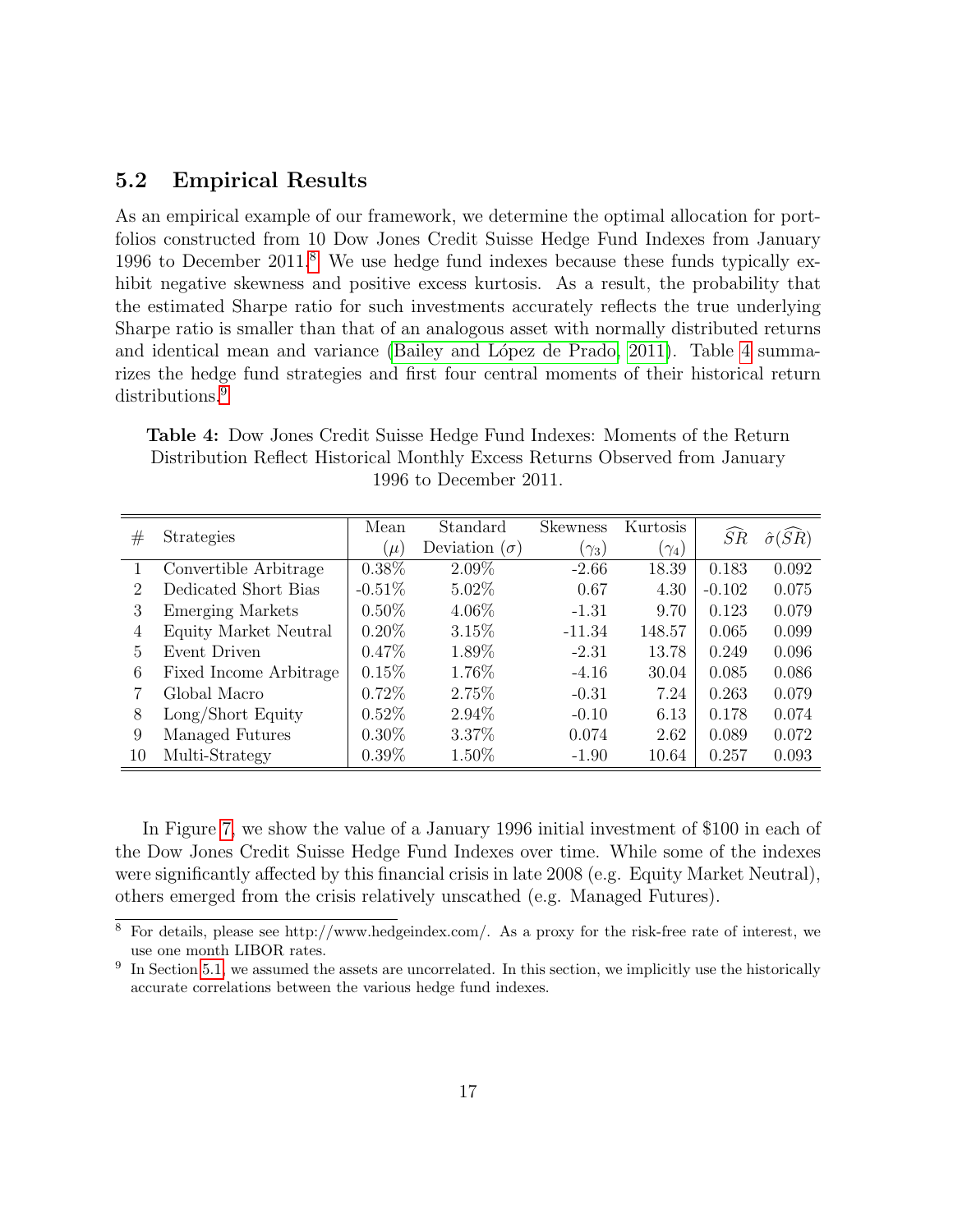<span id="page-17-0"></span>



Table [5](#page-18-0) presents the optimal weights obtained by maximizing the VaRSR and the traditional Sharpe ratio. Weights on indexes not listed in Table 5 are zero for the optimization approaches considered therein.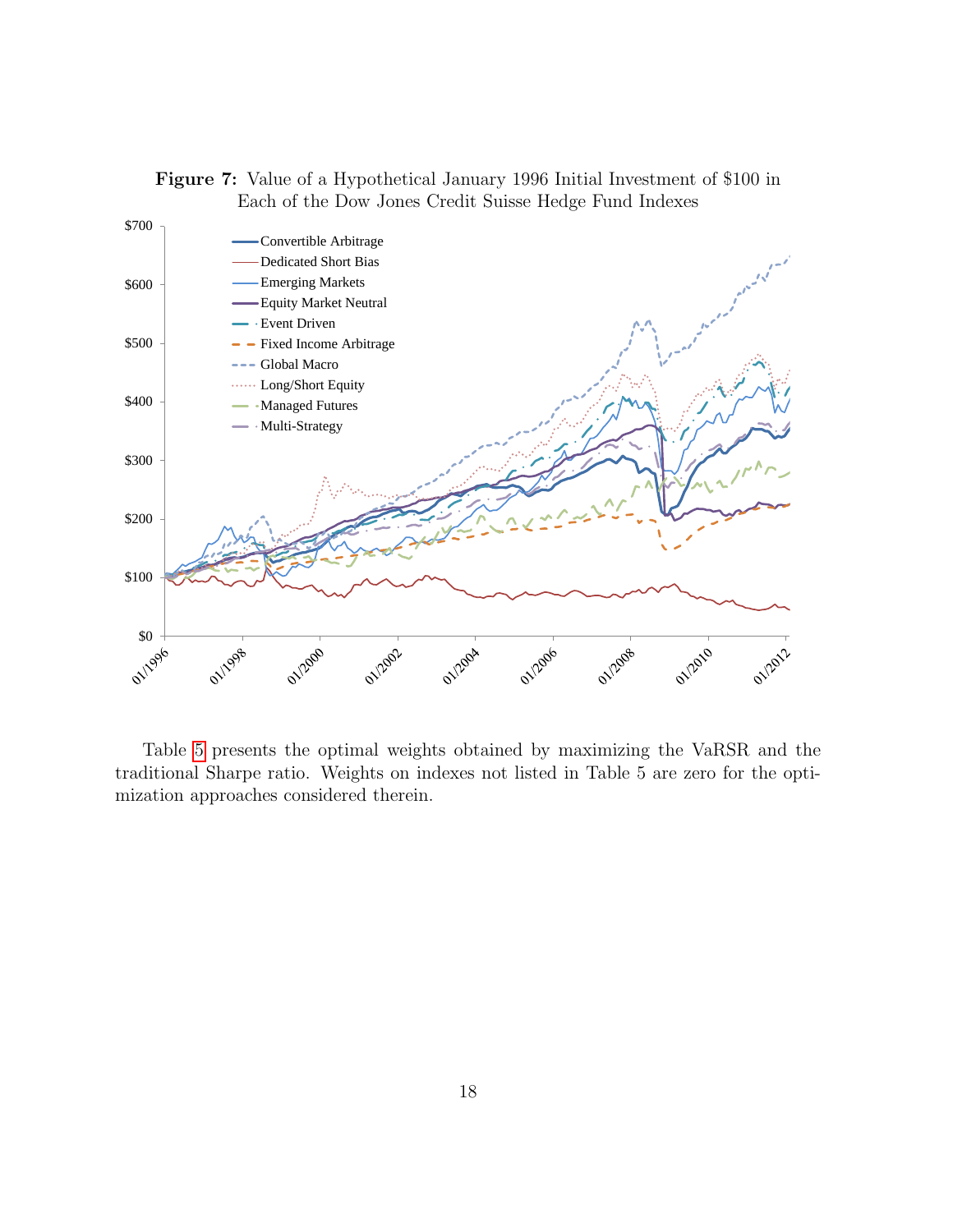| Index          | $\mathbf{w}_{VaR}^*$ given $\gamma$ (Probability $\alpha/2$ ) |               |               |                                               |       |          |                      |
|----------------|---------------------------------------------------------------|---------------|---------------|-----------------------------------------------|-------|----------|----------------------|
| #              |                                                               | $1.282(90\%)$ | $1.645(95\%)$ | $1.960(97.5\%)$ $2.326(99\%)$ $3.090(99.9\%)$ |       |          | $\mathbf{w}_{PSR}^*$ |
| 2              | $2.7\%$                                                       |               |               |                                               |       |          |                      |
| $\overline{4}$ |                                                               |               |               |                                               |       | $0.8\%$  | $1.6\%$              |
| $\overline{5}$ | 26.7%                                                         | 28.3%         | 29.7%         | $30.3\%$                                      | 30.7% | 31.4%    | 31.7%                |
|                | 26.6%                                                         | 29.8%         | $30.3\%$      | 30.7%                                         | 30.9% | 31.8%    | 32.8%                |
| 9              | $3.9\%$                                                       | $9.3\%$       | 10.7%         | 11.9%                                         | 13.3% | 15.6%    | 17.6%                |
| 10             | $40.3\%$                                                      | 32.6%         | 29.4%         | 27.1\%                                        | 25.1% | $20.5\%$ | 16.2%                |

<span id="page-18-0"></span>Table 5: Optimal Portfolio Allocation Given Historical Monthly Returns of the Dow Jones Credit Suisse Hedge Fund Indexes.  $\gamma = 0$  Corresponds to the Traditional Portfolio Optimization.

At first our results may seem counterintuitive since the VaRSR portfolios do not increase the weight on the index with the highest skewness and a low kurtosis - the Dedicated Short Bias Index. On the other hand, the measured Sharpe ratio is negative and as a result the positive skewness increases the standard deviation of the Sharpe ratio estimator – see Equation  $(12).^{10}$  $(12).^{10}$  $(12).^{10}$  $(12).^{10}$ 

The traditional portfolio optimization approach allocates over 40% of the portfolio to the Multi-Strategy index and essentially splits the remainder evenly between the Event Driven index and the Global Macro index. Although the more conservative (larger  $\gamma$ ) optimal portfolios have larger allocations to a similar subset of indexes, the Event Driven and Global Macro indexes each have larger weight than the Multi-Strategy index. Again, the PSR approach with  $SR^* = 0$  represents a more conservative approach with a higher penalty on the uncertainty of the estimated Sharpe ratio. Setting  $SR^* = 0$  corresponds to our approach with  $\gamma = 5.91$ .

In Table [6,](#page-19-0) we summarize the Sharpe ratio, the Sharpe ratio standard error and the worst-case Sharpe ratio for the traditional Sharpe ratio optimization, the VaRSR optimization ( $\gamma = 1.96$ ) and the PSR optimization ( $SR^* = 0$ ). Although the mean Sharpe ratio is larger for the traditional approach, the worst-case Sharpe ratio is lower than both the PSR optimization and the VaRSR optimization with the latter being the highest.

 $10$  It is, in principle, possible that the optimization procedure advocated here would have non-zero weight on an asset with a negative mean excess return if such an allocation would have diversification benefits to sufficiently alter the return distribution to increase the VaRSR.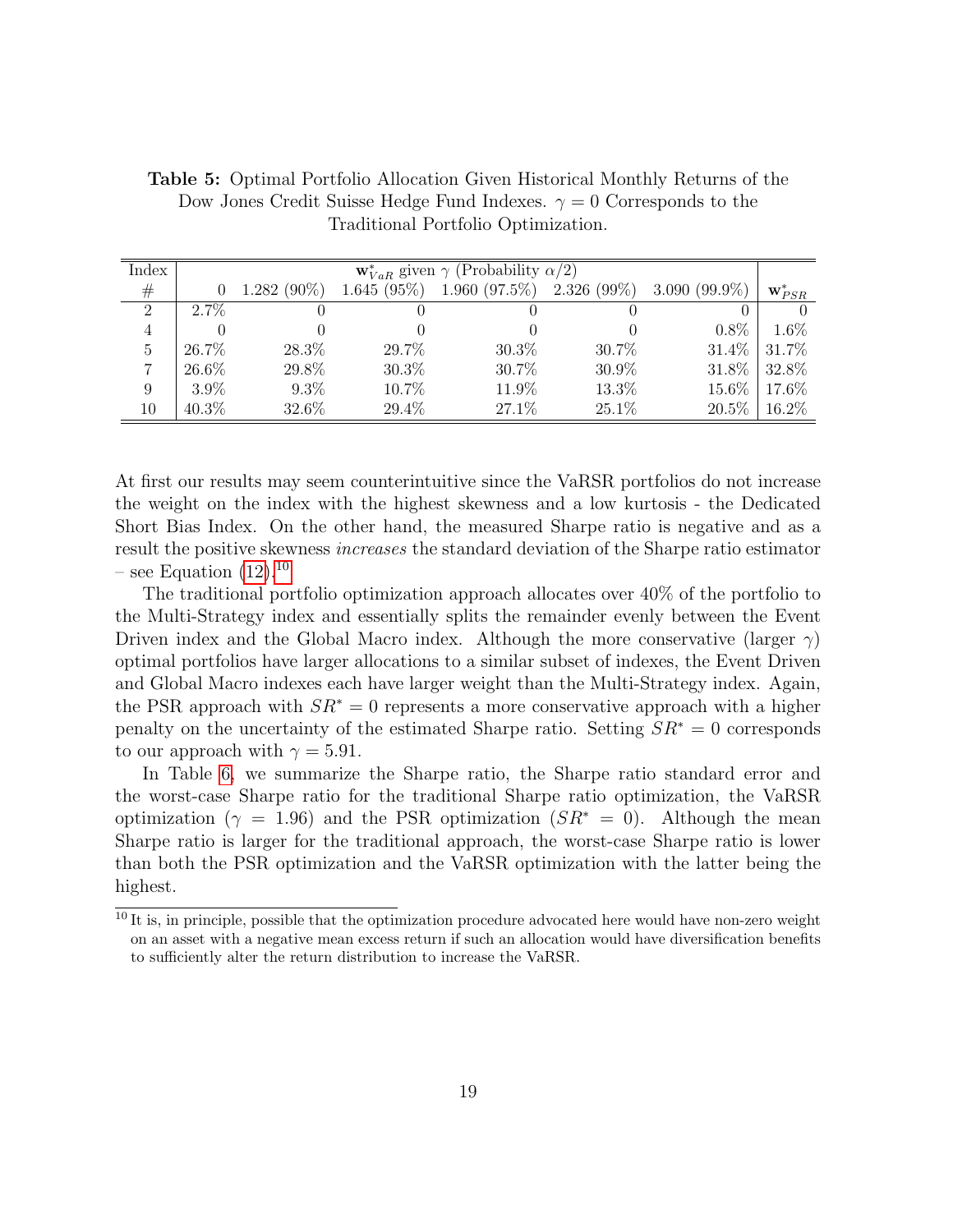| Statistic                                                                  | $\mathbf{w} = \mathbf{w}_{SR}^*$ | $\mathbf{w} = \mathbf{w}_{PSR}^*$ | $\mathbf{w} = \mathbf{w}_{VaR}^*$ |
|----------------------------------------------------------------------------|----------------------------------|-----------------------------------|-----------------------------------|
| $\mu(\textbf{w})$                                                          | 0.0047                           | 0.0051                            | 0.0051                            |
| $\hat{\sigma}(\mathbf{w})$                                                 | 0.0144                           | 0.0165                            | 0.0158                            |
| $\widehat{SR}(\mathbf{w})$                                                 | 0.3286                           | 0.3068                            | 0.3205                            |
| $\hat{\sigma}(\widehat{SR})({\bf w})$                                      | 0.0904                           | 0.0763                            | 0.0811                            |
| $\widehat{SR}(\mathbf{w})$<br>$-\gamma\hat{\sigma}(\widehat{SR})({\bf w})$ | 0.1514                           | 0.1572                            | 0.1615                            |

<span id="page-19-0"></span>Table 6: Estimated Sharpe Ratio, Standard Error of Estimated Sharpe Ratio and Worst Case Sharpe Ratio for Optimal Portfolio Allocations for Portfolio Allocation to the Dow Jones Credit Suisse Hedge Fund Indexes.

### 6 Conclusion

In this paper, we proposed a robust alternative to the traditional portfolio optimization problem using the concept of Value-at-Risk (VaR). Our approach is motivated by the observation that even if asset returns exhibit higher moments which are inconsistent with the normal distribution, the distribution of Sharpe ratio estimators follows is normally distributed. We call this new measure "VaR-adjusted Sharpe ratio" (VaRSR). The approach advocated here is a natural generalization to the standard portfolio optimization and intuitively connects to other alternatives proposed in the literature.

An ancillary benefit of the approach taken here is that it incorporates the higher order central moments of a portfolio's excess return distributions. Although the standard portfolio optimization approach would allocate equal portion of a portfolio to two uncorrelated assets with the same mean, standard deviation, kurtosis but opposite skewness, the optimal portfolio based on the VaRSR has a larger investment in the asset with positively skewed excess returns.

We showed that this alternative measure limits the probability that the underlying Sharpe ratio estimated using the historical returns is substantially smaller than the computed Sharpe ratio. Furthermore, solutions to the traditional Sharpe ratio optimization model, our VaRSR model and the probabilistic Sharpe ratio model are all located on the Sharpe ratio efficient frontier introduced by Bailey and López de Prado [\(2011\)](#page-20-1). The Sharpe ratio efficient frontier exhibits a second level of optimality beyond the meanvariance efficient frontier, which only uses information in the first two moments of returns. While the optimal portfolio in our framework is slightly shifted away from the mean-variance efficient frontier, the portfolio is enhanced by greater robustness.

Using numerical examples, we showed the superiority of our approach over both the traditional portfolio optimization as well as the probabilistic Sharpe ratio. We presented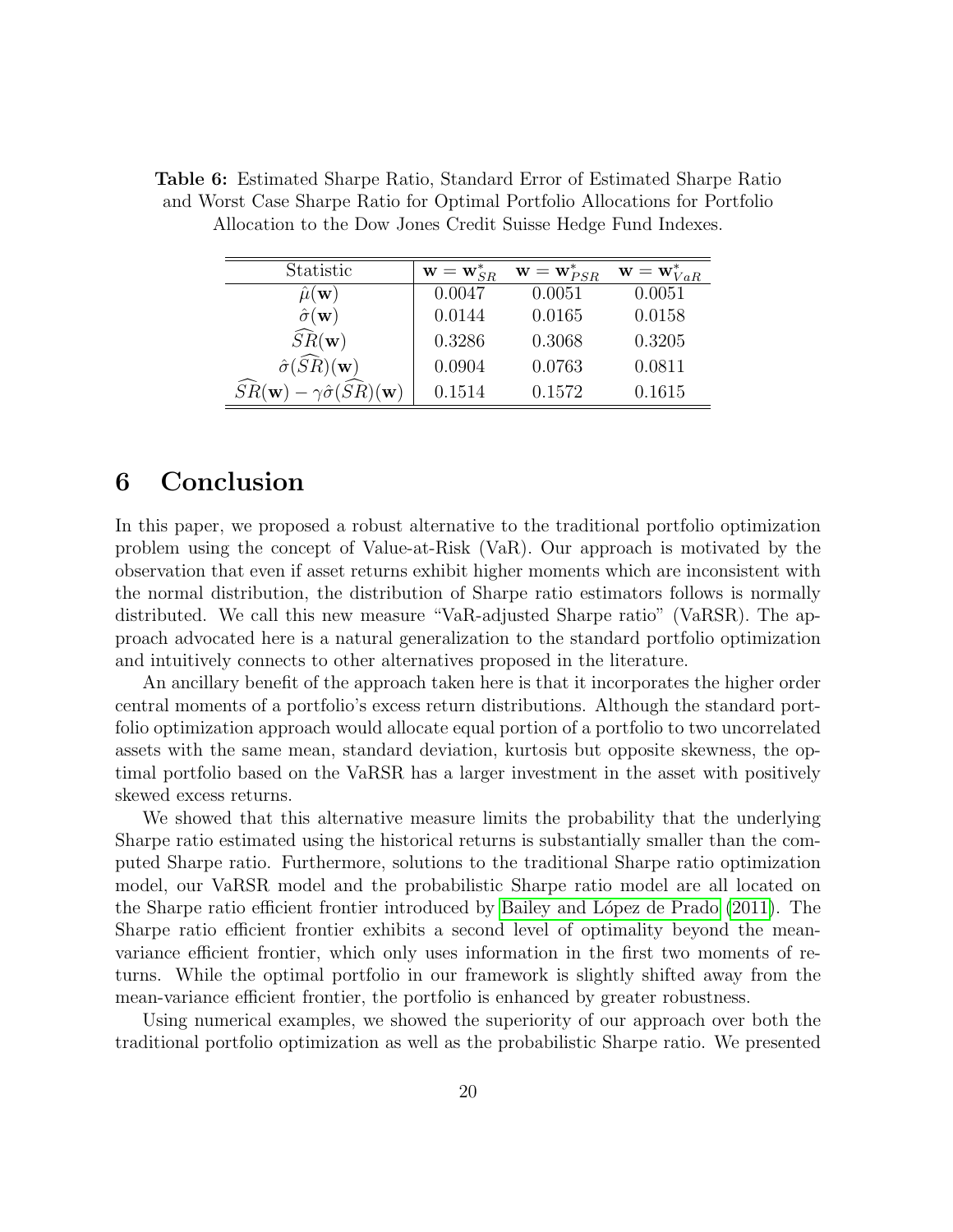evidence that our approach is effective in mitigating realized volatility without sacrificing realized returns.

## References

- <span id="page-20-1"></span>Bailey, D. and López de Prado, M. (2012) The Sharpe ratio efficient frontier. *Journal of Risk*  $15(2):3-44$ .
- <span id="page-20-10"></span>Ben-Tal, A. and Nemirovski, A. (2007) Selected topics in robust convex optimization. Mathematical Programming Series B 112(1):125–158.
- <span id="page-20-9"></span>Bertsimas, D., Brown, D. B., and Caramanis, C. (2011) Theory and applications of robust optimization. SIAM Review 53(3):464–501.
- <span id="page-20-0"></span>Bodie, A., Kane, A., and Marcus, A. (2010) Investments. McGraw-Hill/Irwin, 9th edition.
- <span id="page-20-5"></span>Christie, S. (2005) Is the Sharpe ratio useful in asset allocation? MAFC Research Papers No. 31, Applied Finance Centre, Macquarie University.
- <span id="page-20-7"></span>DeMiguel, V. and Nogales, F. J. (2009) Portfolio selection with robust estimation. Operations Research 57(3):560–577.
- <span id="page-20-8"></span>Fabozzi, F. J. , Huang, D., and Zhou, G. (2010) Robust portfolios: contributions from operations research and finance. Annals of Operations Research 176(1):191–220.
- <span id="page-20-6"></span>Goldfarb, D. and Iyengar, G. (2003) Robust portfolio selection problems. Mathematics of Operations Research 28(1):1–38.
- <span id="page-20-12"></span>Greene, W. H. (2002) Econometic Analysis. Prentice Hall.
- <span id="page-20-2"></span>Hodges, S. (1998) A generalization of the sharpe ratio and its applications to valuations bounds and risk measures. Working paper, Finanical Options Research Centre, University of Warwick.
- <span id="page-20-11"></span>Hogg, R. and Tanis, E. (2009) Probability and Statistical Inference. Prentice Hall, 9th edition.
- <span id="page-20-3"></span>Lo, A. W. (2002) Statistics of Sharpe ratios. Financial Analysts Journal 58(4):36–52.
- <span id="page-20-13"></span>Markowitz, H. (1952) Portfolio selection. Journal of Finance 7(1):77–91.
- <span id="page-20-4"></span>Mertens, E. (2002) Comments on variance of the IID estimator in Lo (2002). Working paper.